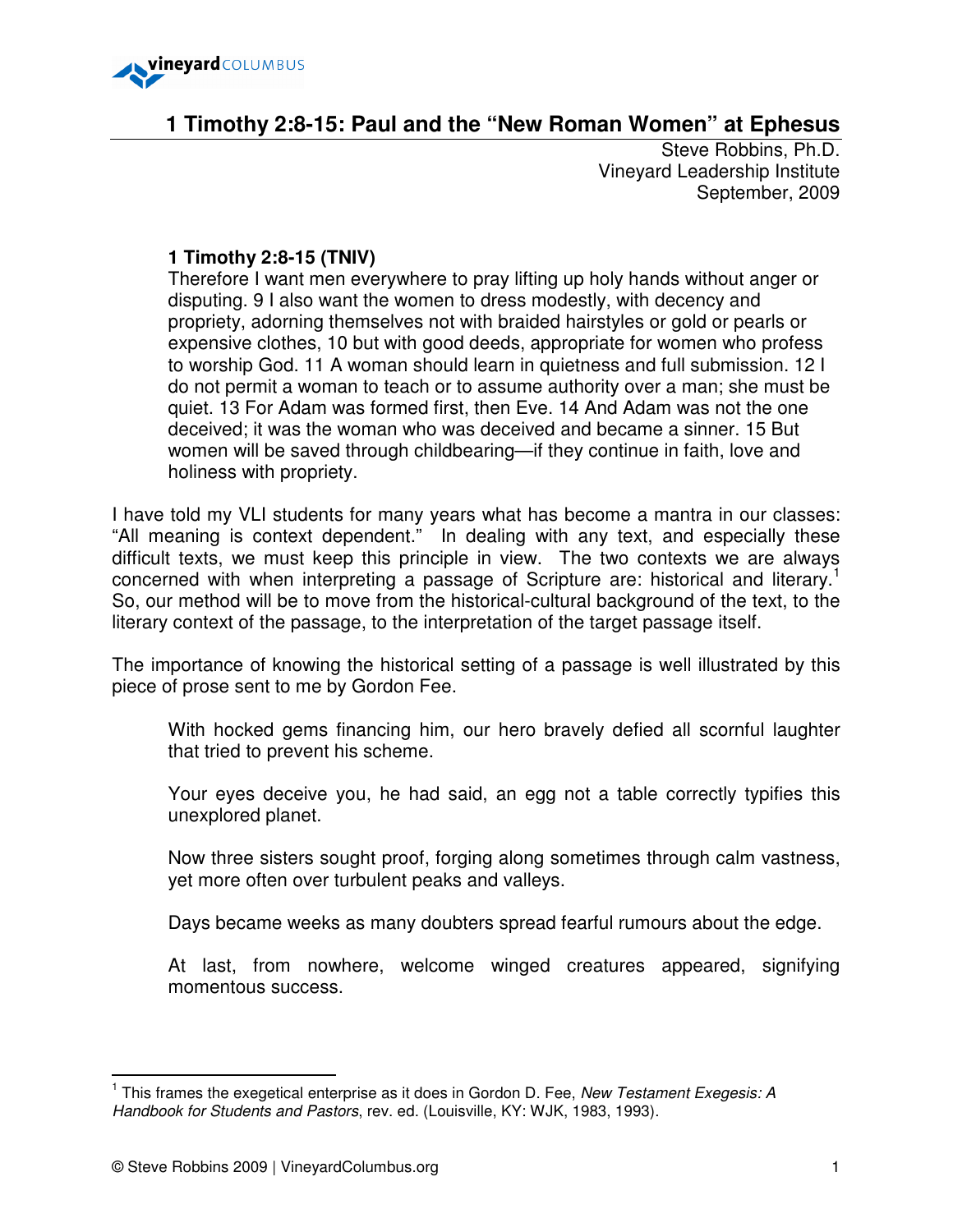

Confidence in our interpretation of this passage greatly increases with some basic background information related to its context.<sup>2</sup> In the same way, we can get far wide of the mark in understanding what a passage of Scripture is talking about without knowing its correct setting.

# **I. HISTORICAL-CULTURAL CONTEXT**

There are two significant cultural forces and one theological factor that would have influenced Christian believers living in Ephesus in the first century. The first cultural trend is what classical scholars have been calling over the last decade of research the "new Roman woman." The second cultural influence was the Ephesian cult of Artemis. The third influence was a heresy gaining entrance into the Ephesian house churches. We will discuss this last influence under the heading of literary context.

### **The New Roman Woman**

In just the last dozen or so years, results from the close study of neglected texts, particularly legal texts, and archaeological evidence have surfaced new critical background material for our understanding of women in the late Republican and early Roman Empire. In the first century a "new" kind of woman emerged across the Roman Empire.

## **From the Old Morality to the New**

In the period of the Republic up to the middle of the first century B.C., husbands were expected to be unfaithful; but it was required of wives to be chaste. Otherwise, wives could suffer the ultimate penalty for this indecency. Aulus Gellius cites Cato from a speech, On the Dowry:

It is also written, regarding the right to kill: "If you catch your wife in adultery, you can kill her with impunity; she, however, cannot dare to lay a finger on you if you commit adultery, nor is it the law."<sup>3</sup>

Before the first century B.C., the Greek and Roman ideals for a wife could be summed up under the cardinal virtue of "modesty" (Latin, *prudentia*; alternatively, *prudicitia*; Greek, sophrosune).<sup>4</sup> According to S.B. Pomeroy, this term commonly means "temperance" and connotes chastity and self-restraint. It was, moreover, the preeminent virtue of Greek women mentioned more frequently on women's tombstones than any other quality.<sup>5</sup> In a letter from the Pythagorean school of philosophy written by a woman, Melissa, to Clearete, the issue of modesty was discussed.

 $2^2$  See the bottom of the last page of this paper for the title of this piece.

<sup>&</sup>lt;sup>3</sup> Aulus Gellus, Attic Nights, 10.23. Greek texts will be cited from *Inscriptiones Graecae* (Berlin, 1873ff.) and Loeb Classical Library (Cambridge, MA: Harvard University Press); Latin texts from Corpus Inscriptionum Latinarum (Berlin, 1863-1909) and Loeb Classical Library.

<sup>&</sup>lt;sup>4</sup> Bruce W. Winter, Roman Wives, Roman Widows: The Appearance of New Roman Women in the Pauline Communities (Grand Rapids: Eerdmans, 2003), 60.

<sup>&</sup>lt;sup>5</sup> S.B. Pomeroy, Women in Hellenistic Egypt: From Alexander to Cleopatra (Detroit: Wayne State University Press, 1990), 70; cited by Winter, Roman Wives, Roman Women, 64.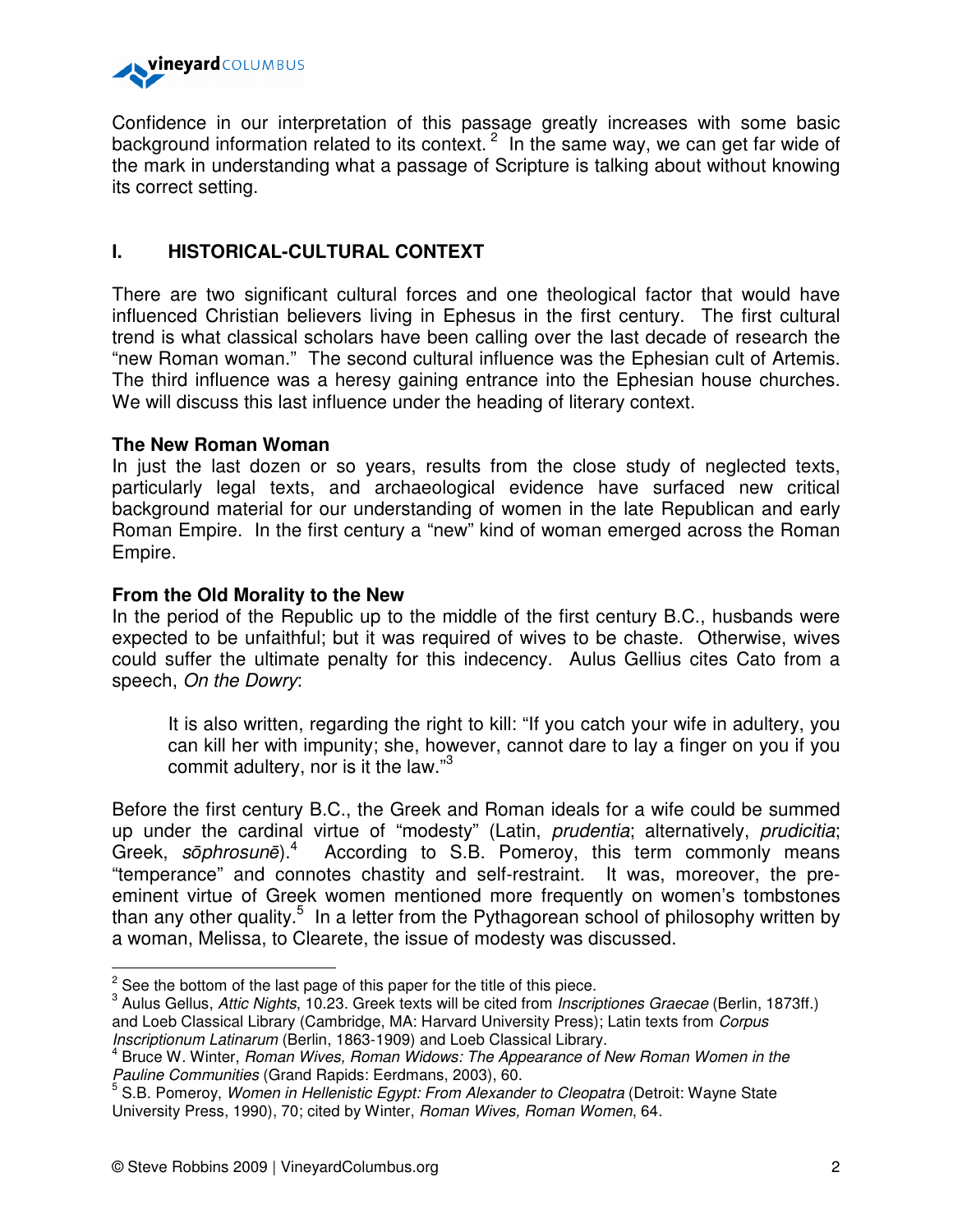

It is necessary then for the free and modest (eleutheran kai sophrona) wife to live with her lawful husband adorned with quietness, white and clean in her dress, plain but not costly, simple but not elaborate or excessive …. But if she is to be attractive to one man, her own husband, the ornament of a wife is her manner and not her dress (stola) ... and a good and noble baring and decency and modesty (kosmioteta kai sōphronsunēn) rather than gold and emerald. $6$ 

Another Greek woman, Phintys, who wrote a manual on modesty (sōphronunē), addresses adornment:

… a woman will neither cover herself with gold or the stone of India or of any other place, nor will she braid her hair with artful device … nor will she bathe frequently. For by pursuing these things a woman seeks to make a spectacle of female incontinence.<sup>7</sup>

Around 44 B.C., however, there emerged what classicists are calling the "new Roman woman." Changes in Roman law for the purpose of increasing economic justice for wives had unpredicted consequences. The property of wives was no longer automatically transferred to their husbands on marriage. Consequently, wives gained newfound independence and financial security. Women were allowed to terminate their marriage and receive back a portion if not their whole dowry; and they could retain their own property. Therefore, women experienced financial independence and new social freedoms.<sup>8</sup>

Many of these financially independent women used their new freedoms in inappropriate ways. They now sought the sexual freedoms previously reserved for men. The traits of the "new Roman woman" were immodesty, in general, and sexually provocative dress and sometimes promiscuous lifestyle, in particular. Many older women with substantial endowments were seeking sexual liaisons with younger men. This contrasted starkly with the traditional image of the modest wife.

Sallust (c. 86-c.35 B.C.) said of wealthy Sempronia in Catilene:

There was nothing which she held so cheap as modesty and chastity. Her desires were so ardent that she sought men more often than she was sought by them  $\ldots$  she was a woman of no mean endowment.<sup>9</sup>

Sallust himself took up with a woman of high standing ten years his senior. Concerning her, Cicero wrote:

 $\frac{6}{5}$  P.Haun. II 13, II. 1-42, cited in Winter, Roman Wives, Roman Widows, 72-73.

<sup>&</sup>lt;sup>7</sup> Perictone, "On the Harmony of a Woman," cited by Pomeroy, Women in Hellenistic Egypt, 69.

<sup>&</sup>lt;sup>8</sup> S. Treggiari, Roman Marriage: lusti Coniuges from the Time of Cicero to the Time of Ulpian (Oxford: Clarendon, 1991), ch. 10 and p. 446; cited by Winter, Roman Wives, Roman Widows, 21-22.

<sup>&</sup>lt;sup>9</sup> Sallust, Catilene, 25.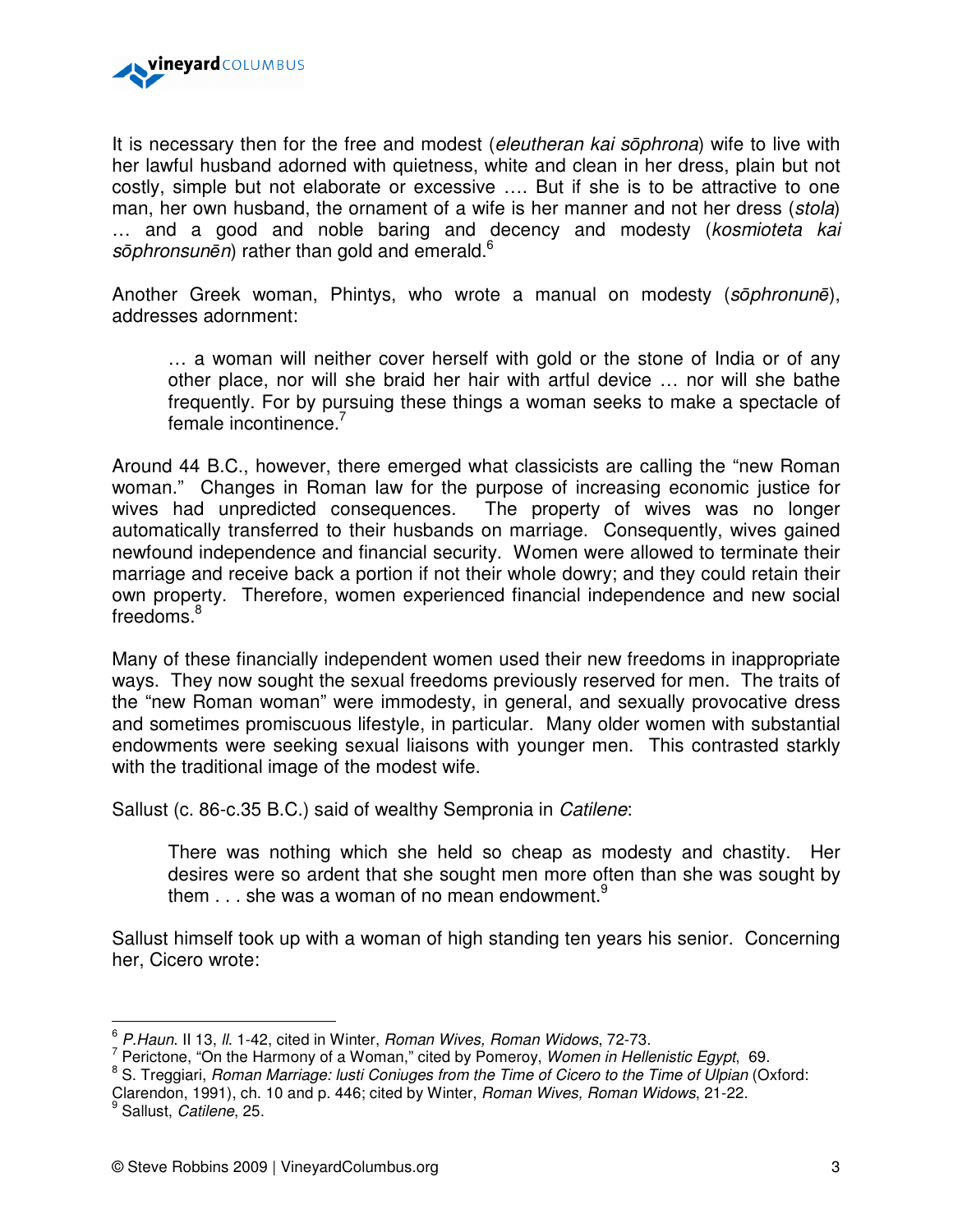

The daughter of one of Rome's noblest families, claiming the sexual freedom of a woman of no social standing to lose, and making no effort to conceal her behaviour—'a woman not just noble but notorious'.<sup>10</sup>

Morals had so changed by the turn of the first century that Ovid (43 B.C.-A.D. 17) made fun of those old-fashioned husbands who felt injured by their wives' infidelities: "That man is so provincial who is hurt by an adulterous wife."<sup>11</sup> Plautus depicts the older woman of wealth dominating her marriage by size of her dowery and boasting of her sexual appetite both within and outside of her marriage.<sup>12</sup> In fact, the older woman of high social standing and sexual prowess became a common theme in Roman Comedy.<sup>13</sup>

By 44 B.C. the influence of these new mores were not limited to Rome, but were evidenced in the East, as well.<sup>14</sup> Dio Chrysostom notes the lifestyle of the "new Roman woman" in the East at the end of the first century:

…men condone even the matter of adultery in a somewhat magnificent fashion and the practice of it finds great and most charitable consideration, where husbands in their simplicity do not notice most things and do not admit knowledge of some things but suffer the adulterers to be called guests and friends … inviting them to their table at festivals … and display but moderate anger at actions that are most glaring and open—where, I say, these intrigues of the married women are carried on with an air of respectability.<sup>1</sup>

### **Reaction: Caesar legislates against the "New Roman Woman"**

Fearing the destabilizing of the Roman household which, in turn, could undermine the empire, Caesar Augustus passed laws against the "new Roman woman" seeking young sexual partners; and he put in place incentives for bachelors to marry and create a stable family rather than hook up with older women.<sup>16</sup> He legislated moral conduct: financial disincentives for remaining single, career advantages for getting married and having children, punishments for husbands ignoring their wives' extramarital affairs

<sup>&</sup>lt;sup>10</sup> Cicero, pro Caelio, 32.

 $11$  Ovid, Amator I. 37, II. 38-40.

 $12$  Plautus, Menaechmi, II.766-67, 690-97.

<sup>&</sup>lt;sup>13</sup> E. Schuhmann, "Der Typ der Uxor Dotata in den Komödien des Plautus," Philologus 121 (1997), 45-65, cited by Winter, Roman Wives, Roman Widows, 30-31.

 $14$  Winter, Roman Wives, Roman Widows, 32-37.

<sup>&</sup>lt;sup>15</sup> Dio Chrysostom, Or. 7.141-42.

<sup>&</sup>lt;sup>16</sup> Winter, *Roman Wives, Roman Widows*, 39. Tacitus, Annals 2.85, recorded in A.D. 19, "The senate passed severe provisions to repress women's dissoluteness and prohibited prostitution for granddaughters, daughters, and wives of Roman knights." Seutonius, Augustus 34, 40.5, records, "He [Augustus] reformed the laws and completely overhauled some of them, such as the sumptuary law [against extravagance and indulgence], that on adultery and chastity..."; the lex Julia de maritandis ordinibus regulating marriage, incentives for having children and penalties for refusing to do so; and the lex Julia de adulteriis coercendis legislating on promiscuity and making it a public crime, cited in Winter, Roman Wives, Roman Widows, 40. It must also be noted, however, that there were many Equestrian men and noble women who opposed and tried to defy the Augustan legislation.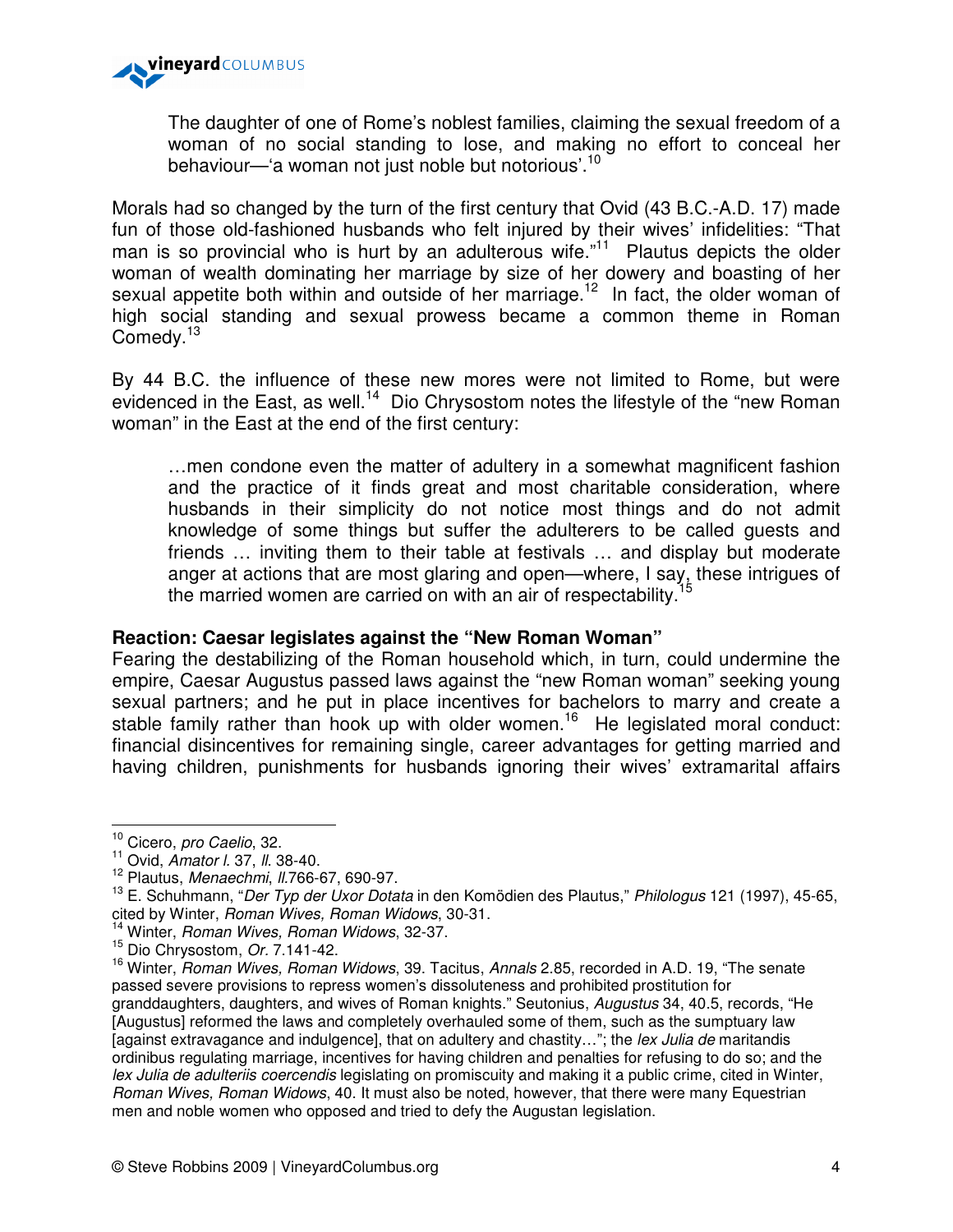

(exile and loss of property), and dress codes for how respectable women were to dress in contrast to adulterers, high-class prostitutes, and others.<sup>17</sup>

In other words, Roman jurisprudence distinguished between the traditional modest wife and the "new Roman woman" by means of appearance, which was defined in terms of apparel and adornment. For women in the first-century Roman Empire, "you were what you wore."<sup>18</sup>

### **Reaction: Seneca contrasts His Mother to the "New Roman Woman"**

Seneca (4 B.C.-A.D. 65), Stoic philosopher and the leading statesman during the reign of Nero, wrote his mother to console her while he was in exile from Rome (41-49 A.D.) by the emperor Claudius. In his letter, he contrasts his mother's modesty with that of the "new Roman women."

Unlike the great majority of women you never succumbed to immorality, the worst evil of our time; jewels and pearls have not moved you; you never thought of wealth as the greatest gift to the human race; you have not been perverted by the imitation of worse women who lead even the virtuous into pitfalls; you have never blushed for the number of children, as if it taunted you with your years; never have you, in the manner of other women whose only recommendation lies in their beauty, tried to conceal your pregnancy as though it were indecent; you have not crushed the hope of children that were being nurtured in your body; you have not defiled your face with paints and cosmetics; never have you fancied the kind of dress that exposed no greater nakedness by being removed. Your only ornament, the kind of beauty that time does not tarnish, is the great honour of modesty.<sup>19</sup>

We cannot miss his depiction of the lifestyle of Julio-Claudian married women: immoral, lavish with jewelry, pearls, cosmetics, preoccupation with physical beauty, immodest dress, desire to hide pregnancy (this was an age of extremely high value on the woman's figure), use of contraceptives to avoid pregnancy (or abortion<sup>20</sup> if that was unsuccessful), pursuit of wealth, and pressuring others to pursue this trendy way of life.

<sup>&</sup>lt;sup>17</sup> E. Fantham, H. Peet Foley, N. Boymel Kampen, S.B. Pomeroy, and A.H. Shapiro, "The 'New Woman': Representation and Reality," in Women in the Classical World (Oxford: Oxford University Press, 1994), ch. 10; Bruce W. Winter, Roman Wives, Roman Widows,, 1-6, 39, 42-43, passim; Philip H. Towner, The Letters to Timothy and Titus, NICNT (Grand Rapids: Eerdmans, 2006), 190-239; popularized for the general Christian reader by Scott McKnight, The Blue Parakeet: Rethinking How You Read the Bible (Grand Rapids: Zondervan, 2008, 198-199.

Coined by T.A.J. McGinn, Prostitution, Sexuality and the Law in Ancient Rome (Oxford: Oxford University Press, 1998), 162.

 $19$  Seneca, ad Helviam, 16:3-4.

<sup>20</sup> Juvenal, Satires 6.593ff., "Childbirth hardly ever occurs in a gold-embroidered bed since abortionists have such skills and so many potions, and can bring about the death of children in the womb"; Ovid Amores, 2.14.5-9, 27-28, 35-38, inveighs against the practice: "Can it be that, to be free of the flaws of stretchmarks, you have to scatter the tragic sands of carnage? Why will you subject your womb to the weapons of abortion and give dread poisons to the unborn?" Winter, *Roman Wives*, 110, cites K. Hopkins, "Contraception in the Roman Empire," Comparative Studies in Society and History 8 (1965): 124-151, showing how well documented was the use of contraception at this time.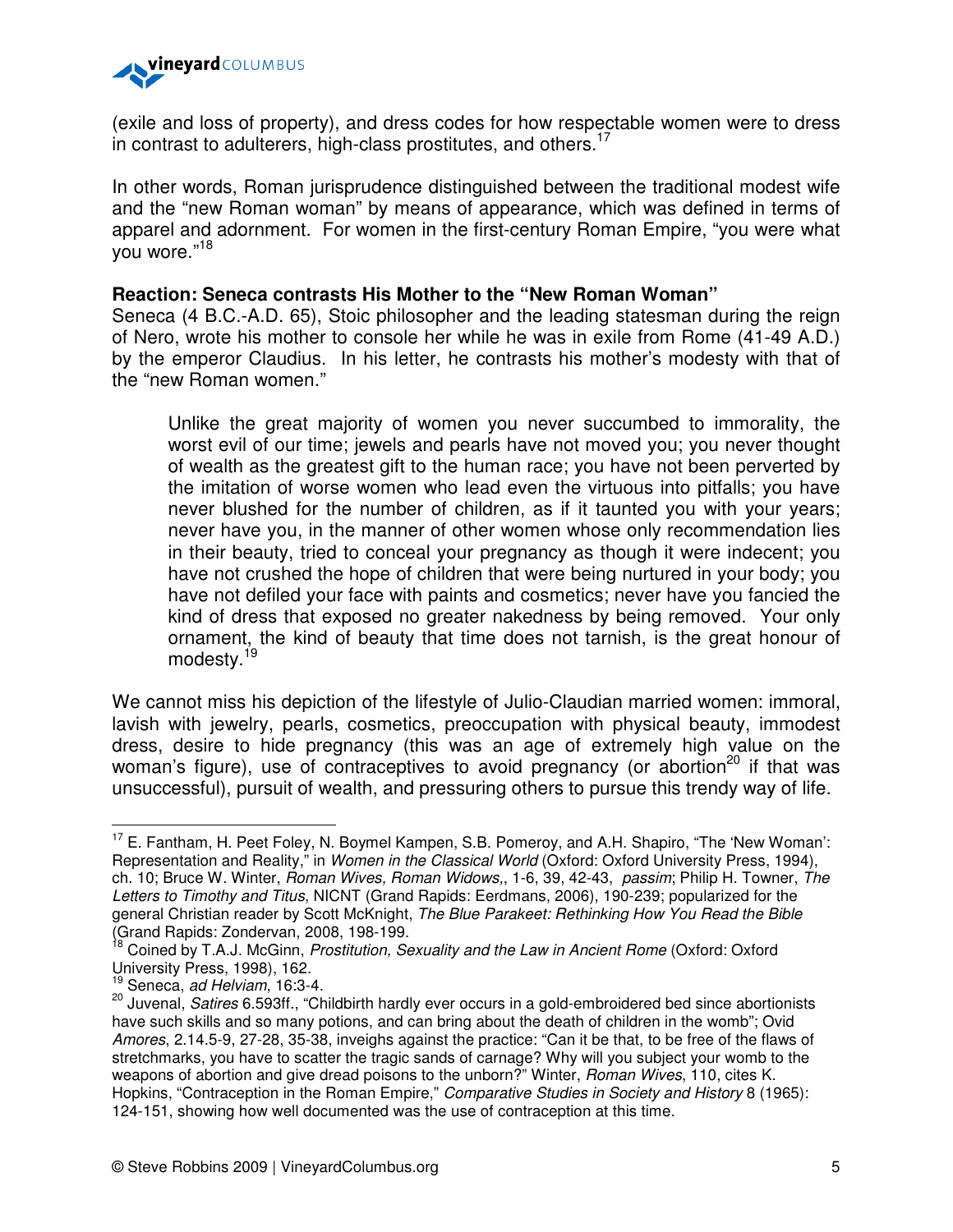

In addition to the immodesty and infelicity of the "new Roman woman," she was also characterized by extravagant dress and brash outspokenness.

#### **Extravagant Dress**

First century satirist, Juvenal, commented on the hairstyles and accessorizing of contemporary Roman women:

So important is the business of beautification; so numerous are the tiers and storeys piled one upon another on her head!<sup>21</sup>

There is nothing that a woman will not permit herself to do, nothing that she deems shameful, when she encircles her neck with green emeralds, and fastens huge pearls to her elongated ears  $....^{22}$ 

Jewelry epitomized extravagance in Roman eyes; and the most expensive and preferred was that made of gold. Classicist A. Dalby notes, the Greek phrase, "dresses and gold" is the standard statement of the two accoutrements of a *hetairai* (prostitute).<sup>23</sup>

#### **Outspokenness**

The "new Roman women" could be both brash and bold. The "new" wife or widow in the late Roman Republic and early Empire was one who pursued her social life at the expense of her family responsibilities. In addition, these women could often be outspoken, even aggressive, in public settings. According to Scott McKnight, the "new" Roman woman "was noted for snatching the podium for public address and teaching."<sup>24</sup> Paul's contemporary, Juvenal the satirist, wrote:

Let the wife, who reclines with you at dinner, not possess a rhetorical style of her own, let her not hurl at you in whirling speech the well-rounded syllogism. Let her not know all history. Let there be some things in her reading which she does not understand. I hate the woman who is always consulting and poring over the grammatical treatise of Palaemon, who observes all the rules and laws of correct speech, who with antiquarian zeal quotes verses that I never heard of and corrects her ignorant female friend for slips of speech that no man need trouble about: let her husband at least be allowed to make his solecisms [slips in syntax] in peace.<sup>25</sup>

<sup>&</sup>lt;sup>21</sup> Juvenal, Satires, 6.501-3.

<sup>22</sup> Juvenal, Satires, 6.458-59.

<sup>&</sup>lt;sup>23</sup> A. Dalby, "Levels of Concealment: The Dress of the Hetairai and Pornai in Greek texts," in L. Llewellyn-Jones, ed., Women's Dress in the Ancient Greek World (London and Swansea: Dujckworth and University Press of Wales, 2002), 115.

<sup>&</sup>lt;sup>24</sup> McKnight, Blue Parakeet, 199.

<sup>25</sup> Juvenal, Satires, 6.448-56. Just several paragraphs before, Juvenal writes, "But most intolerable of all is the woman who as soon as she has sat down to dinner commends Virgil, pardons the dying Dido, and pits the poets against each other, putting Virgil in the one scale and Homer in the other. The grammarians make way before her; the rhetoricians give in; the whole crowd is silenced: no lawyer, no auctioneer will get a word in, no, nor any other woman; so torrential is her speech that you would think that all the pots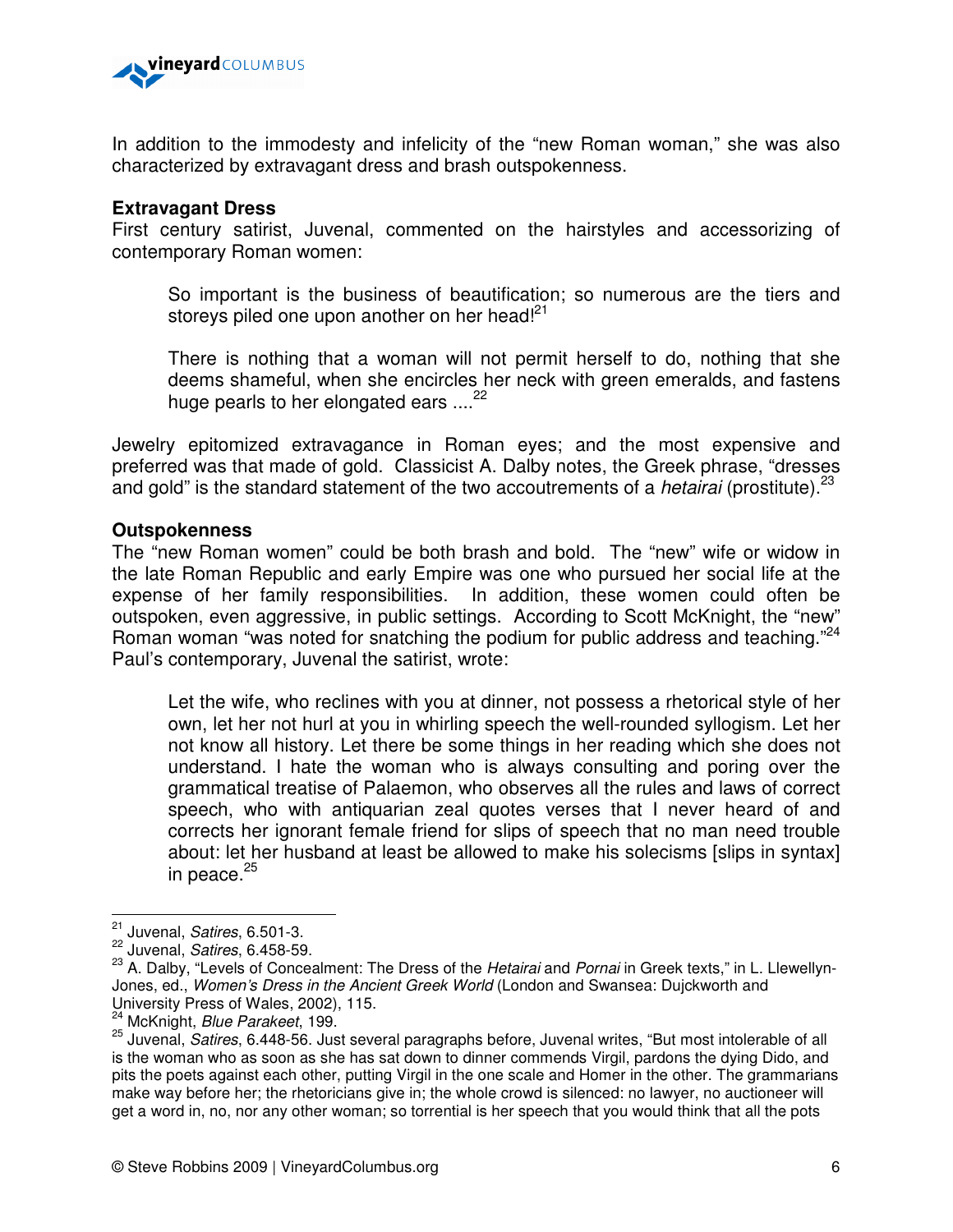

Since the *symposia* and the dinner parties were held in homes, it would be a concern among Christian leaders of this era that some women would behave in a similar fashion in the house churches.  $26$ 

Stoic philosopher, Musonius Rufus (30-100 A.D.), was a proponent of educating girls and women in philosophy. But he also knew this education was often being employed inappropriately; so he voices a concern:

Women who associate with philosophers are bound to be arrogant for the most part and presumptuous, in that abandoning their own households and turning to the company of men they practice speeches, talk like sophists, and analyze syllogisms, when they ought to be sitting at home spinning. $\frac{2}{3}$ 

With the rise of women advocates in the public courts, Juvenal complains:

There are hardly any cases that were not set in motion by a woman. If Manilia is not the defendant, she's the plaintiff; she will herself frame and adjust the pleadings; she will be ready to instruct Celsus himself how to open his case, and how to urge his points.<sup>28</sup>

Juvenal cites women asking rhetorically, "Do we as women ever conduct cases? Are we learned in the civil law? Do we disturb your courts with our shouting? $2^{29}$  Bruce Winter comments:

It is significant that in Roman law the term for the modesty (*pudicitia*) [=Greek sōphrosunē] of married women was linked with the inappropriateness of their undertaking the public function of arguing in court.<sup>30</sup>

On the positive side, these new freedoms could be put to constructive use. Women became benefactors of worthy community improvements; and their wealth influenced commercial, civic, and provincial affairs. $31$  With their new freedom and mobility, women also began to occupy civic posts and bear the title of civic magistrates. This explains the important contribution some women played in the spread and support of early Christianity. No less than eighteen women are mentioned by name in NT churches—

l.

and bells were being clashed together …. She lays down definitions, and discourses on morals, like a philosopher; thirsting to be deemed both wise and eloquent.

<sup>26</sup> Winter, Roman Wives, Roman Widows, 115; idem, After Paul Left Corinth: The Influence of Secular Ethics and Social Change (Grand Rapids: Eerdmans, 2001), 153-157, where Winter makes a case for the women of Corinth aping secular customs. The women of Ephesus would be no different.

<sup>&</sup>lt;sup>27</sup> Musonius Rufus, *II.* 54-58, text and translation by Cora E. Lutz, "Musonius Rufus, 'The Roman Socrates'," Yale Classical Studies 10 (1947), 42, cited by B. Winter, Roman Wives, Roman Women, 114;

cf. 65. The virtuous wife spinning wool in her house was a commonplace theme in ancient times.

 $^{28}$  Juvenal, Satires, 6.242-45.

 $29$  Juvenal, Satires, 2.51-52.

<sup>&</sup>lt;sup>30</sup> Winter, Roman Wives, Roman Widows, 178.

<sup>31</sup> Winter, Roman Wives, Roman Widows, 4, 173-211.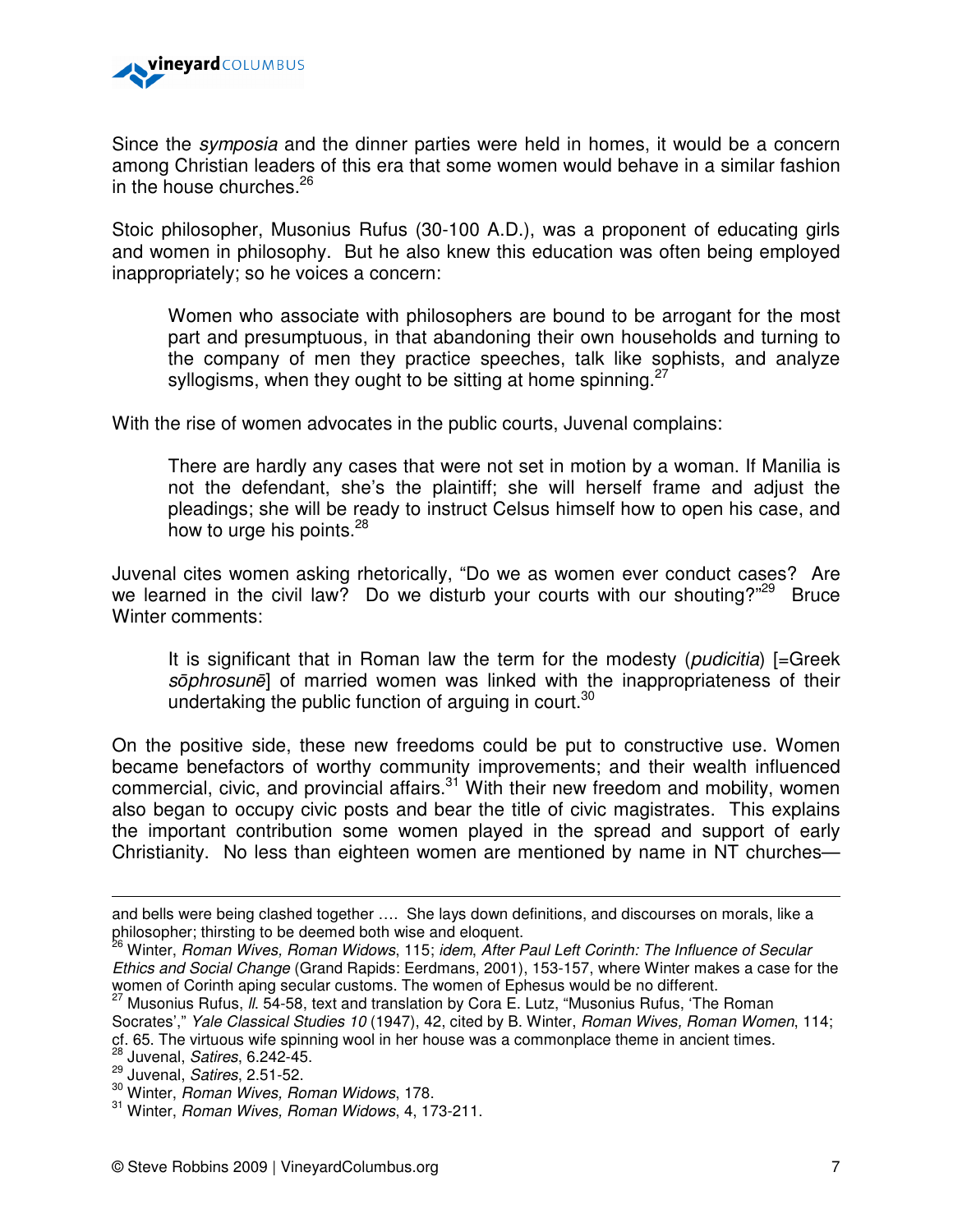

among them, Lydia, Euodia, Syntyche, Phoebe, Junia, Priscilla. The reason these women could contribute so much to the Christian mission is not unrelated to the new freedoms and resources available to these women in the late Republican period and early Empire.

## **The Cult of Artemis**

The temple of Artemis was the largest building in ancient times. $32$  One of the original seven wonders of the ancient world, the temple of Artemis was the center of the civic and religious life of Ephesus; and it was the greatest symbol of cultural identity for the people of Ephesus.<sup>33</sup> Luke depicts the Ephesian's ardent devotion to Artemis in their reaction to Paul's mission (Acts 19:28-37). Fearing the decline of Artemis' reputation and popularity as a result of the spread of Christianity, a riot broke out in which they shouted for two hours, "Great is Artemis of the Ephesians" (Acts 19:34). $34$  The severity of this opposition to Paul may be inferred from Paul's references to encountering "wild beasts in Ephesus" (1 Cor. 15:32), "many adversaries" (16:9), and the "affliction to the point of death" (2 Cor. 1:8-9).<sup>35</sup>

The women of Ephesus may have been influenced by the cult of Artemis in which the female was exalted and regarded as superior to the male. Linda Belleville, citing Sharon Gritz, describes how this was manifested in cultic practice:

It was believed that Artemis (and brother Apollo) was the child of Zeus and Leto (or Latin Letona). Instead of seeking fellowship among her own kind, she spurned the attentions of the male gods and sought instead the company of a human male consort. This made Artemis and all her female adherents superior to men. This was played out at the feast of the Lord of the Streets, when the priestess of Artemis pursued a man, pretending she was Artemis herself pursuing Leimon.<sup>36</sup>

Even though S.M. Baugh claims that the impact of the Artemis cult on the local situation gives us no significant clues to help us interpret our target passage,<sup>37</sup> it is difficult to believe that the epicenter of this powerful cult had no effect on the women, and perhaps also the men, of the Ephesian church.<sup>38</sup> But since the evidence in this area of research is still very controversial, the interpretation we offer will not depend upon it.

 $32$  Pausanias 4.31.8; 7.5.4. According to Pliny (Nat. Hist. 36.96), the temple measured 220 x 425 feet and contained 127 columns, with some rising to a height of 60 feet.

 $33$  Towner, The Letters to Timothy and Titus, 37.

<sup>&</sup>lt;sup>34</sup> Linda L. Belleville, "Teaching and Usurping Authority: 1 Timothy 2:11-15," in Discovering Biblical Equality: Complementarity without Heirarchy, gen. eds. Ronald W. Pierce and Rebecca Merril Groothuis, 2<sup>nd</sup> ed. (Downers Grove: IVP Academic, 2005), 205-206.

 $35$  Towner. The Letters to Timothy and Titus, 38-39.

<sup>&</sup>lt;sup>36</sup> Belleville, "Teaching and Usurping Authority," 219; Sharon Gritz, Paul, Women Teachers and the Mother Goddess at Ephesus: A Study of 1 Timothy 2:9-15 in Light of Religious and Cultural Milieu of the First Century (Lanham, MD: University of America Press, 1991), 31-41.

<sup>&</sup>lt;sup>37</sup> S.M. Baugh, "A Foreign World: Ephesus in the First Century," in A.J. Köstenberger et al., eds., Women in the Church: A Fresh Analysis of 1 Timothy 2:9-15 (Grand Rapids: Baker, 1995), 13-52.

<sup>&</sup>lt;sup>38</sup> We see how profound the influence of Artemis is by the unsurpassed cosmic power attributed to her by her worhipers in Ephesus, who called her *protothronia*, supreme in divine power and place. She was a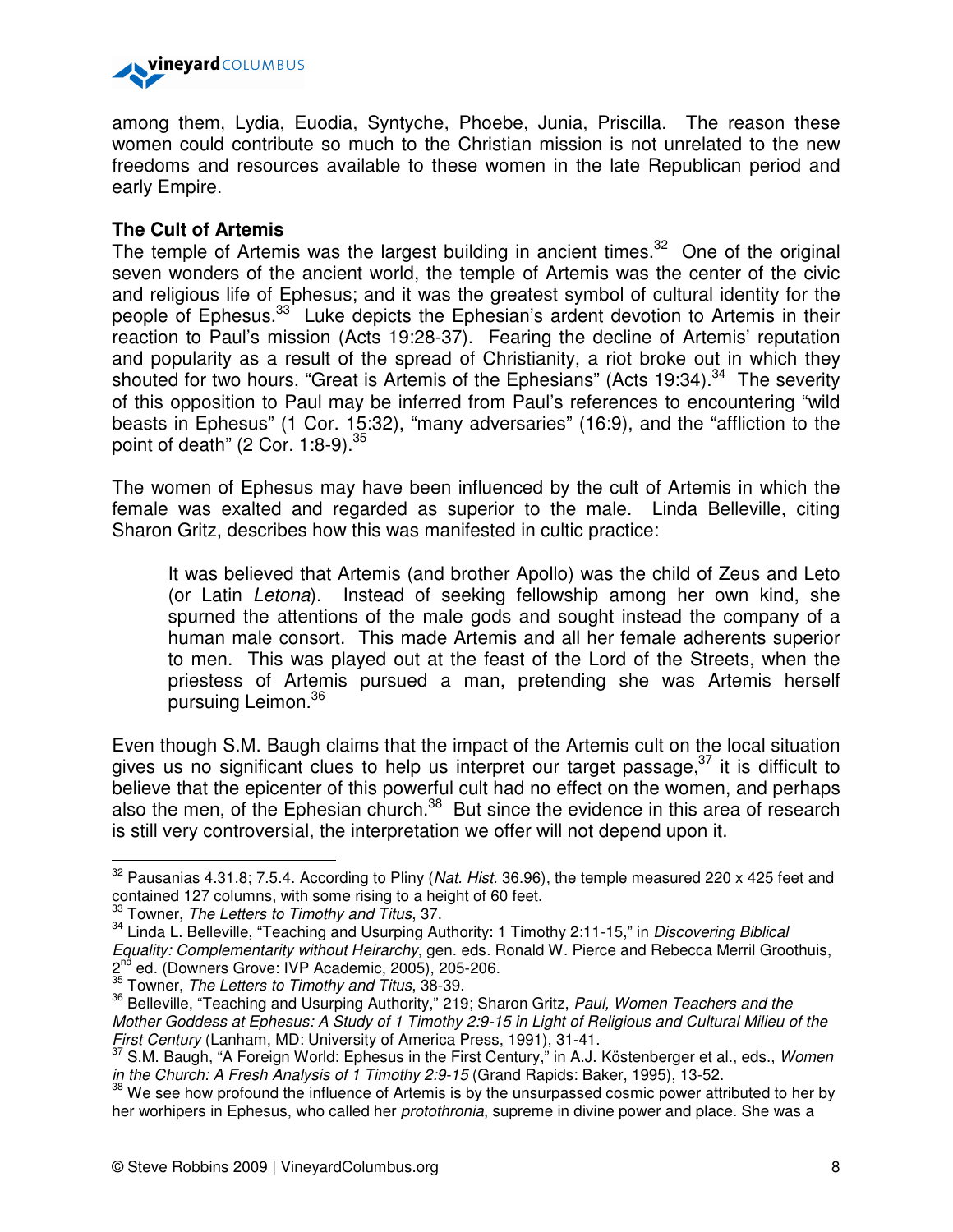

# **II. LITERARY CONTEXT**

## **Purpose of 1 Timothy: Stop the False Teaching**

The body of the letter of 1 Timothy begins with 1:3:

As I urged you when I went into Macedonia, stay there in Ephesus so that you may command certain persons not to teach false doctrines any longer. (TNIV)

In fact, the letter both begins (1:3-7) and ends (6:20-21) with a charge from Paul to Timothy to stop the false teachers and counteract their teaching. This expresses both the occasion and the purpose of 1 Timothy.<sup>39</sup> The opening charge to Timothy, with accompanying instructions concerning the false teachers (1:3-7), is resumed in the last paragraph of the first chapter (1:18-20)—composing the first major literary unit of the letter.<sup>40</sup>

The theme of opposing false teaching or heresy is referenced both explicitly (1:3-7, 18- 20; 4:1-5, 6-10; 6:2b-10, 20-21) and implicitly or latently (2:1-7, 11-15; 5:15) in the letter; and the verbal markers are "false teaching" (1:3; 6:3), content labeled as "myths and genealogies" (1:4) or "myths" (4:7) or "demonic doctrines" (4:1-2). There is even an explicit reference to opposition leaders, Hymenaeus and Alexander (1:20). 2 Timothy probably refers to the same opposition at a later stage of development (2:14-26; 3:1-9;  $4:1-5$ ).<sup>41</sup>

### **Effects of False Teachers**

 $\overline{a}$ 

The effects of these opponents' influence are described in terms of disruption, arguments, and disputes (1 Tim. 6:4; 2 Tim. 2:14; cf. Tit. 3:9). Paul morally describes the opponents as liars and hypocrites (1 Tim. 4:2), impious and immoral (2 Tim. 3:1-5; cf. Tit. 3:1-5), and motivated by greed (1 Tim. 6:5-10; cf. Tit. 1:11). It seems clear from about fifty percent of 1 Timothy's contents that false teaching is Paul's predominant concern. In relation to this, Linda Belleville asks the question, "Is there any connection between false teaching and the fact that women receive a great deal of attention in 1 Timothy—more than any other New Testament letter?<sup>42</sup> And with reference to our

goddess of the underworld invoked to wield magical power and sorcery; and her power was considered to be superior to that of other deities, astrological fate, and evil spirits. See Clinton Arnold, Power and Magic: The Concept of Power in Ephesians (Grand Rapid: Baker, 1989), 20-24, 38-40; idem, Powers of Darkness: Principalities and Powers in Paul's Letters (Downers Grove; IVP, 1992).

Gordon D. Fee, 1 and 2 Timothy, Titus, New International Biblical Commentary (Peabody, MA: Hendrickson, 1988), 7-8; William D. Mounce, Pastoral Epistles, Word Biblical Commentary, vol. 46 (Nashville: Thomas Nelson, 2000), 16.

<sup>2</sup> Gordon D. Fee, *Gospel and Spirit: Issues in New Testament Hermeneutics* (Peabody, MA: Hendrickson, 1991), 56, n. 7 and *idem, 1 and 2 Timothy, Titus*, 57, points out that the resumptive nature of these verses is made clear by the language (parangeiles, "command" 1:3; parangelias, "command" 1:5; parangelian, "instruction" 1:18—which is not transparent in the English translations. Note how easily vv. 18-20 reads right after v. 7.

<sup>41</sup> Philip H. Towner, The Letters to Timothy and Titus, 41; Fee, 1 and 2 Timothy, Titus, 12-13.

<sup>42</sup> Belleville, "Teaching and Usurping Authority," 205-206.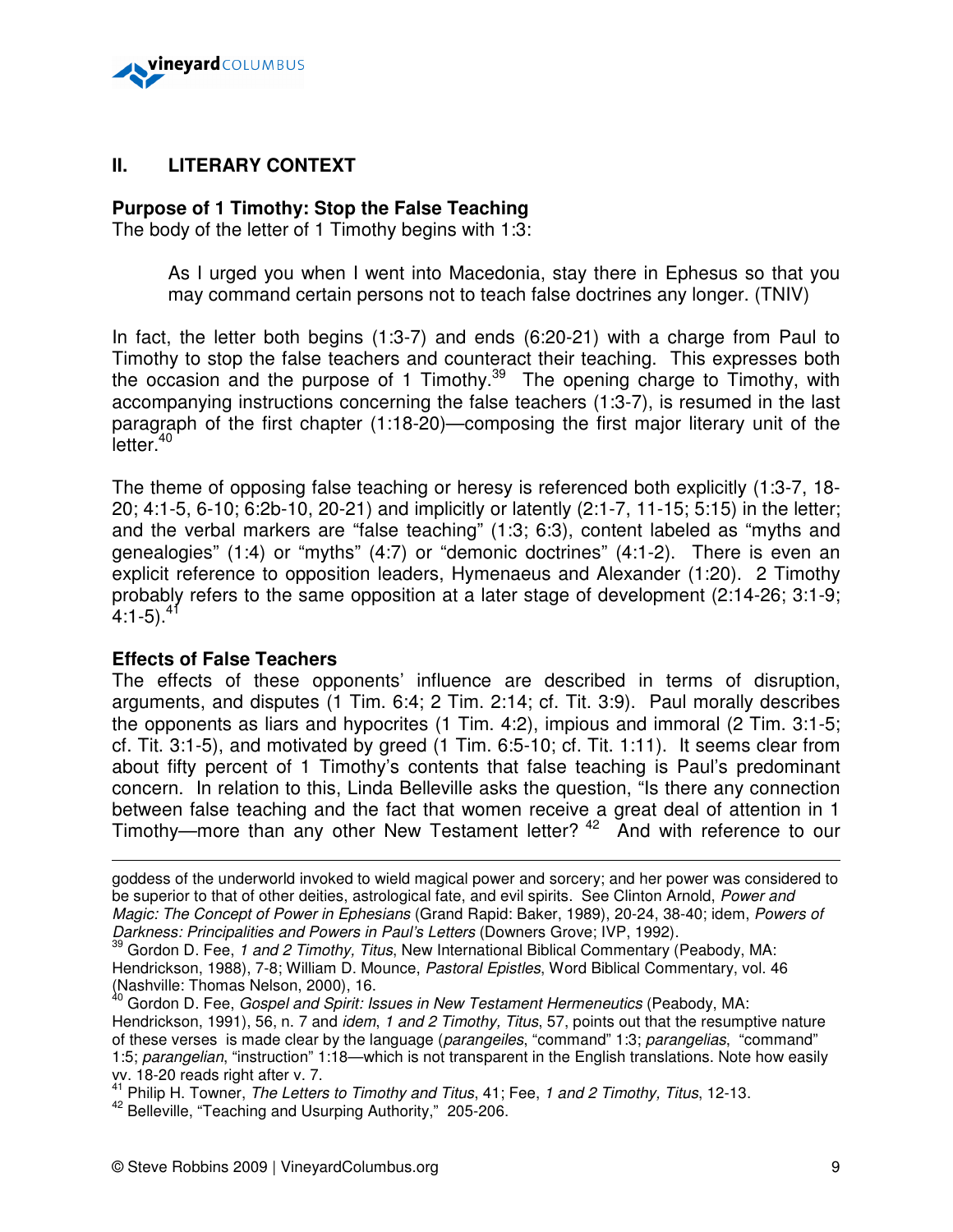

target passage, 1 Timothy 2:8-15, Gordon Fee raises the issue, "The question is why does Paul give such a disproportionate amount of space in this passage to women in comparison to men?<sup>43</sup>

Moreover, Fee has helpfully drawn our attention to the close relationship between 1 Timothy 2:9-15 and 1 Timothy 5, esp. verses 11-14.<sup>44</sup> According to 1 Timothy 5, the young widows under discussion "live for pleasure" (verse 6), "their sensual desires overcome their dedication to Christ" (verse 11), "going about from house to house" having become "gossips"<sup>45</sup> (NIV; TNIV "idlers") and "busybodies, saying things they ought not to" (verse 13); by doing so, they bring the gospel into disrepute (verse 14); and some have "already turned away to follow Satan" (verse 15; cf. 2:14 and 4:2).

Paul's counsel is similar in both passages. They should marry and have children (5:14; cf. 2:15; contra 4:3); and they should take care of their homes so as to deny the enemy cause for scandalizing the gospel and the church (5:14). Fee concludes,

Within that context, both the instructions on modest dress and on neither teaching nor having authority over men, as well as the illustrations of Eve, who was equally deceived by Satan, plus the final instruction in verse 15 on bearing children, can all be shown to make sense. $46$ 

So, by bringing 2:9-15 within the wider literary context of 5:11-15, Fee offers a clearer view of the problem and solution that Paul has in mind.

Another factor in the literary context within the Pauline correspondence to Timothy gives us a more complete picture, i.e., 2 Timothy 3:5-9. From this passage we learn that these false teachers are finding their best audience among "gullible women, who are loaded down with sins and are swayed by all kinds of evil desires, always learning but never able to come to a knowledge $47$  of the truth." The heretical teachers found their inroads into the house churches likely hosted by well-endowed though vulnerable and unstable women, who helped them spread their teachings (2 Tim. 3:6-9; cf. 1 Tim. 2:11- 15 and 5:3-16, esp. 11-15). They were ruining whole house churches by teaching heresy, being divisive, and targeting vulnerable women out of greed (1 Tim. 6:5-10; cf. Tit. 1:11). $48$ 

## **Conclusion**

 $43$  Fee, 1 and 2 Timothy, Titus, 70.

<sup>44</sup> Ibid.; followed by McKnight, Blue Parakeet, 200-201.

 $45$  Fee, Gospel and Spirit, 58, n. 11, "There is no known instance in Greek where the word phylaroi [sic; the Greek text reads *phluaroi*] means 'gossips.' In fact it means to talk foolishness and is often used in contemporary philosophical texts to refer to 'foolishness' that is contrary to 'truth'." But, F.W. Danker: Walter Bauer, A Greek-English Lexicon of the New Testament and Other Early Christian Literature, ed. F.W. Danker, 3<sup>rd</sup> ed. (Chicago: University of Chicago Press, 2000), hereafter, *BDAG*, 1060, *phluaros* "gossipy 1 Ti 5:18."

Fee, 1 and 2 Timothy, Titus, 70.

<sup>47</sup> epignosis, knowledge, recognition, BDAG, 369.

<sup>&</sup>lt;sup>48</sup> Fee, 1 and 2 Timothy, Titus, 70.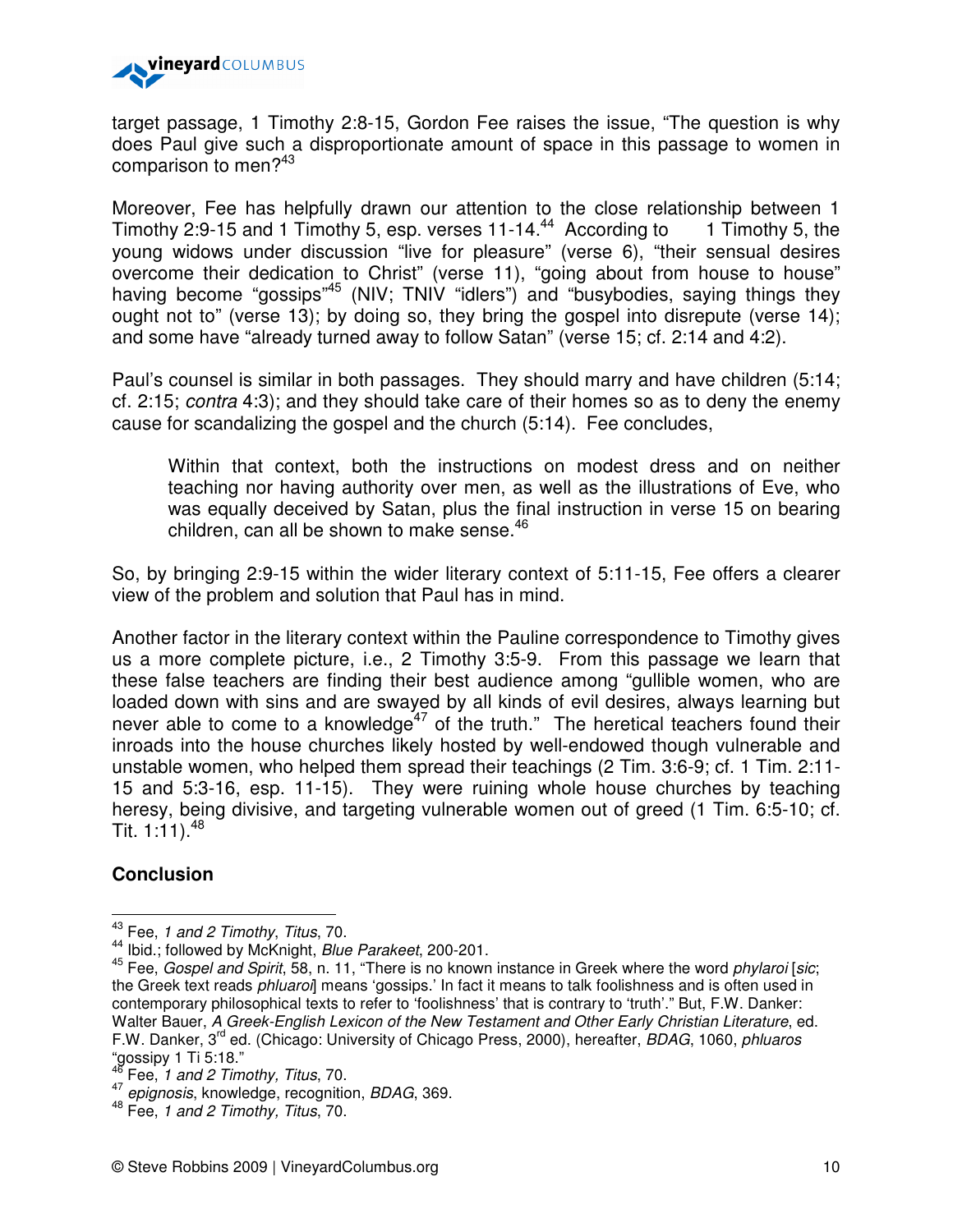

From our survey of the historical-cultural and literary contexts we have found a number of highly significant factors that should influence our interpretation of 1 Timothy 2:8-15. A combination of cultural and heretical elements resonate with the words of our text to yield a compelling interpretation. Some women of high social standing, both married and widowed, were swept up in a socially and morally revolutionary movement granting greater economic, sexual, and public freedoms. This gave rise to the "new Roman woman." This emerging movement was so upsetting to the status quo that Emperor Augustus Caesar legislated against it and certain Stoic and Neo-Pythagorean philosophers inveighed against it.<sup>49</sup>

The "new Roman woman" was characterized, first, by the rejection of the conventional dress code (apparel, adornment, hairstyles) which symbolized traditionally valued sexual modesty, respect, and faithfulness to one's husband. Second, the woman of means sought to experience the sexual freedoms previously restricted for men. The pursuit of these liberties caused many women to want to be unencumbered with children; so the ancient sources discuss the practices of contraception and abortion. Third, another area of revolutionary change was the mobility of women to function publicly in commercial, political, legal, and rhetorical matters. The latter took the form of women speaking up boldly if not brashly before men and husbands asserting opinions, teachings, and philosophizing.<sup>50</sup> In summary, the three conspicuous characteristics of the "new Roman woman" were: (1) extravagant adornment, (2) sexual license, and (3) brash outspokenness. Having probed the historical-cultural and literary contexts, we are now ready to examine our passage.

# **III. INTERPRETATION OF 1 TIMOTHY 2:8-15**

We will approach our passage in five natural smaller units: verses 8, 9-10, 11-12, 13-14, and 15.

## **1 Timothy 2:8**

 $\overline{a}$ 

Therefore I want the men everywhere to pray, lifting up holy hands without anger or disputing.

Both verses 1 and 8 of this chapter begin with the conjunction "therefore" (*oun*) implying a result or inference from what has been previously stated. We have already noted that the major concern in chapter 1, as well as the overall letter, is with false teaching and the need to stop it. Therefore, what Paul writes about in the next two units, 2:1-7 and verses 8-15, will directly follow on that concern.

In 2:1-7, Paul urges the Ephesians to pray for all people, especially those in authority, for the purpose of living "peaceful and quiet lives in all godliness and holiness," because God desires all to be saved. The basis for this prayer is that "there is one God and one mediator between God and human beings, Christ Jesus, himself human, who gave

 $49$  Winter, Roman Wives, Roman Widows; Towner, The Letters to Timothy and Titus, 48, 196, passim.  $50$  Ibid.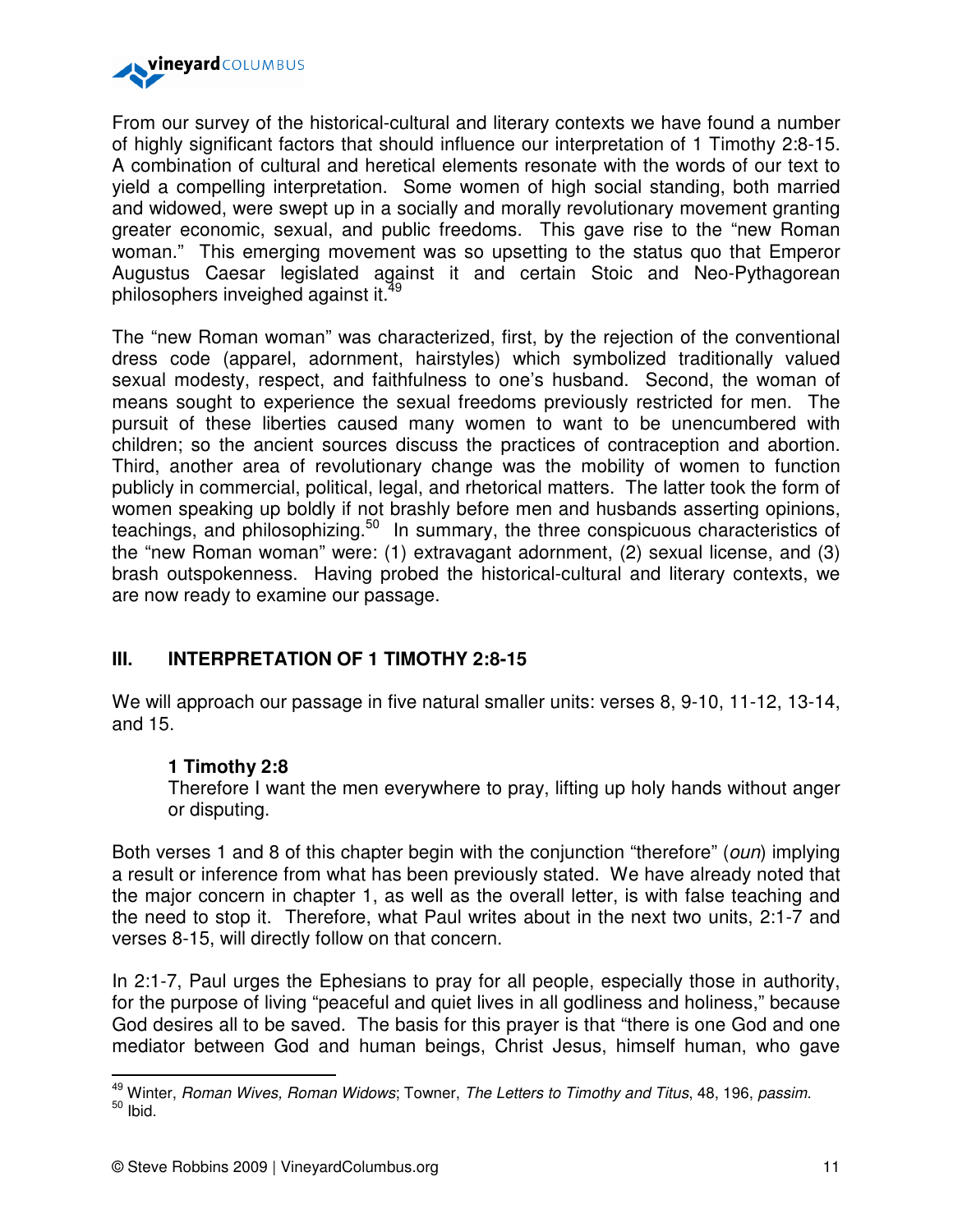

 $\overline{a}$ 

himself as a ransom for all people." (TNIV) This is also the basis for Paul's conscription into the divine mission (1 Tim. 1:12-17; cf. 2 Tim. 1:8-12).

As a result of first, God's redemptive mission in Christ, second, his conscription of Paul into this mission, and third, Timothy's assignment to stop the false teaching leading to practices threatening to destroy the public reputation of the gospel and the church, Paul tasks Timothy to facilitate prayer and worship in the Ephesian house churches in such a manner that enhances rather than discredits the gospel. This is, in fact, a Pauline principle that operates as an interpretive key for understanding Paul's letters—i.e., what advances the gospel (cf. 1 Cor. 9:19-23; succinctly, verses  $22b-23a$ ).<sup>51</sup> We will arque that Paul's advice will line up with what advances the gospel in a given place at a given time.

The first problem Paul addresses is with the manner in which the men<sup>52</sup> were praying. Praying with uplifted hands was common for Jews and early Christians.<sup>53</sup> The adjective "holy" should indicate readiness to pray and minister; but in this church Paul detects hostile feelings (anger) leading to hostile actions (arguing/disputing).<sup>54</sup> Towner fits this activity within in its historical and literary context well:

This is almost a certain reference to the *modus operandi* of the false teachers, whose false doctrines and teaching style engendered disputes and division in the community. But in the nearer context a reference to some kind of volatile interaction between men and women (who teach) may also be in mind. $55$ 

Could this be a reaction of some of the men to the "new Roman women" exerting themselves with the backing of the false teacher—approving of and exploiting their new morality as part of their agenda to subvert the church? $56$ 

<sup>&</sup>lt;sup>51</sup> "I have become all things to all people so that by all possible means I might save some. I do all this for the sake of the Gospel."

 $52$  The Greek word for "men," andres (man, aner) is ambiguous because it can also be translated "husbands." Typically something modifies the word man/men like a possessive pronoun or similar device to indicate "husband," or something else in the context will support that meaning. However, in this passage there are no explicit markers; and the commentators are divided whether the context supports "men" or "husbands." The same is true concerning "women/wives." Mounce, Pastoral Epistles, 112,

reasons: "A large part of the problem in Ephesus has to do with the widows (1 Tim 5:3-16; 2 Tim 3:6-7). If Paul is thinking of wives, then this large group would be omitted, perhaps the very group to whom he is speaking  $\frac{1}{53}$  ..."

<sup>53</sup> 1 Kgs. 8:54; Pss. 63:4; 141:2; 2 Macc. 14:32; Philo, Flaccus 121; Jos. Antiquities 4.40; Tertullian, On Prayer 17.

Scholars disagree whether "everywhere," literally "in every place" (en panti topo), means in all the house churches in the area of Ephesus or universally throughout the church.

Greek dialogismos: in the negative sense, as here—Rom. 14:1; Phil. 2:24; cf. Lk. 24:38; in the positive sense of "reasoning, thinking"—Rom. 1:21; 12:1—but that sense does not fit this context.

<sup>&</sup>lt;sup>55</sup> Philip Towner, The Letters to Timothy and Titus, 202-203. Regarding the modus operandi of the false teachers cf. 3:3, 8, 11; 5:13; 6:11; 2 Tim 2:24; Tit. 1:7; 2:3; 3:2.

<sup>&</sup>lt;sup>56</sup> When one thinks of the heretics working through vulnerable women, their attack on the institution of marriage (4:3) and the sanctity of widowhood (5:15), it makes sense that Paul addresses unsanctioned activities among some women in 2:9-15; 5:15; 2 Tim. 3:6.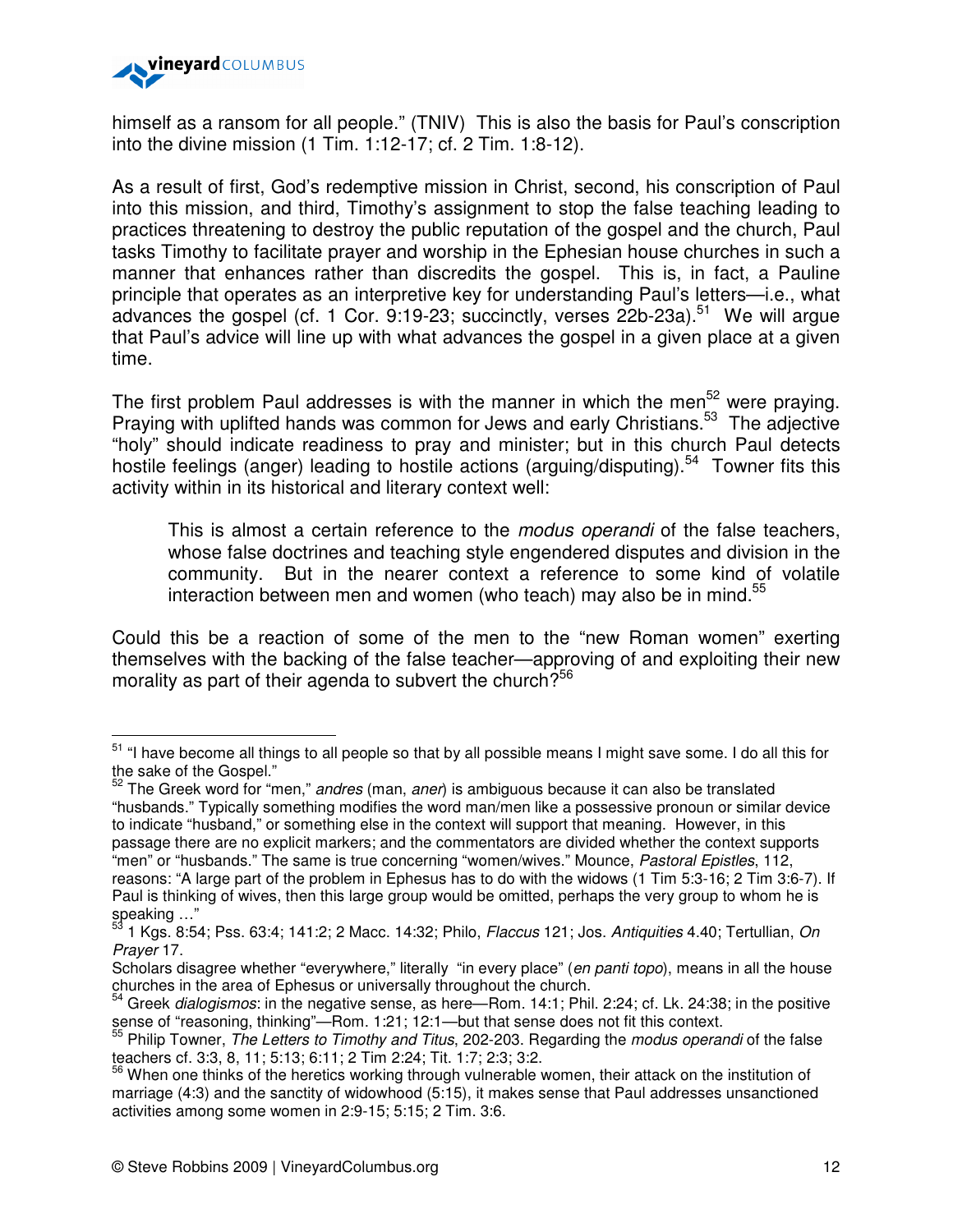

# **1 Timothy 2:9-10**

I also want the women to dress modestly, with decency and propriety, adorning themselves, not with elaborate hairstyles or gold or pearls or expensive clothes, 10 but with good deeds, appropriate for women who profess to worship God.

It is here that we see the congruence, even in terminology, between our target passage and the historical-cultural context of the "new Roman woman." It is with these women that Paul is most concerned within this passage. They receive the disproportionately large treatment because they are being used by the opponents to subvert the church; and their dress and demeanor is threatening the integrity of the church's witness with outsiders. Perhaps the most significant symbol of the "new Roman woman" is her apparel and adornment which transgressed the boundaries of traditional respectability.<sup>57</sup>

After the transitional verse 8, the literary unit of verses 9-15 is framed by the ethically all-important term in that time and culture, sophrosune (translated "modesty" in verse 9 and "propriety" in verse 15). This is the term that governs the cultural expectation of an honorable woman.<sup>58</sup> To dress modestly (*kosmios*) is to dress with "decency" (*aidos*: modesty, discretion, propriety) and "propriety" (sōphrosunē: also, self-control, chastity, respectability) (verse 9). These are the culture-current terms used in the Roman world for the chaste and respectable woman.

In the first century a woman's outer dress signaled either chastity and fidelity or promiscuous availability. Elaborate hairstyles, jewelry, and extravagant clothing were the uniform of the "new Roman woman" conveying her sexual availability, freedom of expression, and insubordination.<sup>59</sup> Pearls were highly treasured and gold was the preferred metal of elegance, as well as the dress code of highly paid prostitutes. $60$ Rounding out the description is "expensive clothes." William Mounce describes what "expensive" means:

[poluteles] "Expensive," carries the connotation of being extremely costly. This word is used to describe the ointment costing a year's wages that was poured on Jesus' head (Mark 14:3-5). Its cognate adjective describes the pearl of great worth for which the merchant sold everything he owned (Matt. 13:46). The clothing Paul is considering is not slightly expensive but extravagantly expensive

 $57$  Towner, Letters to Timothy and Titus, 196.

<sup>&</sup>lt;sup>58</sup> Winter, Roman Wives, passim.; Towner, Letters to Timothy and Titus, 190; U. Luck, sophron, sōphrosunē, in Gerhard Kittel, Gerhard Friedrich, eds., trans. Geoffrey Bromiley, Theological Dictionary of the New Testament (Grand Rapids: Eerdmans, 1971):7:1097-1104; hereafter, TDNT; S. Wibbing, sōphrosunē, in Colin Brown, ed., The New International Dictionary of New Testament Theology (Grand Rapids: Zondervan, 1975, 1986):1:501-503; hereafter NIDNTT.

<sup>&</sup>lt;sup>59</sup> Fee, Gospel and Spirit, 57-58; idem, 1 and 2 Timothy, Titus, 76; Juvenal, Satires 6.458-459: "There is nothing that a woman will not permit herself to do, nothing that she deems shameful, when she encircles her neck with green emeralds, and fastens huge pearls to her elongated ears .... So important is the business of beautification; so numerous are the tiers and storeys piled one upon another on her head! ... Meantime she pays no attention to her husband"; 1 Enoch 8:1-2; Test. Reub. 5:1-5; Ps-Phintys 84-86; Perictione 135; Seneca Helvia 16:3-4; Plutarch Conj. Praec. 26:30-32.

<sup>&</sup>lt;sup>60</sup> Dalby, "Levels of Concealment," 115; Winter, Roman Wives, 104-106; Towner, Letters to Timothy and Titus, 208-209.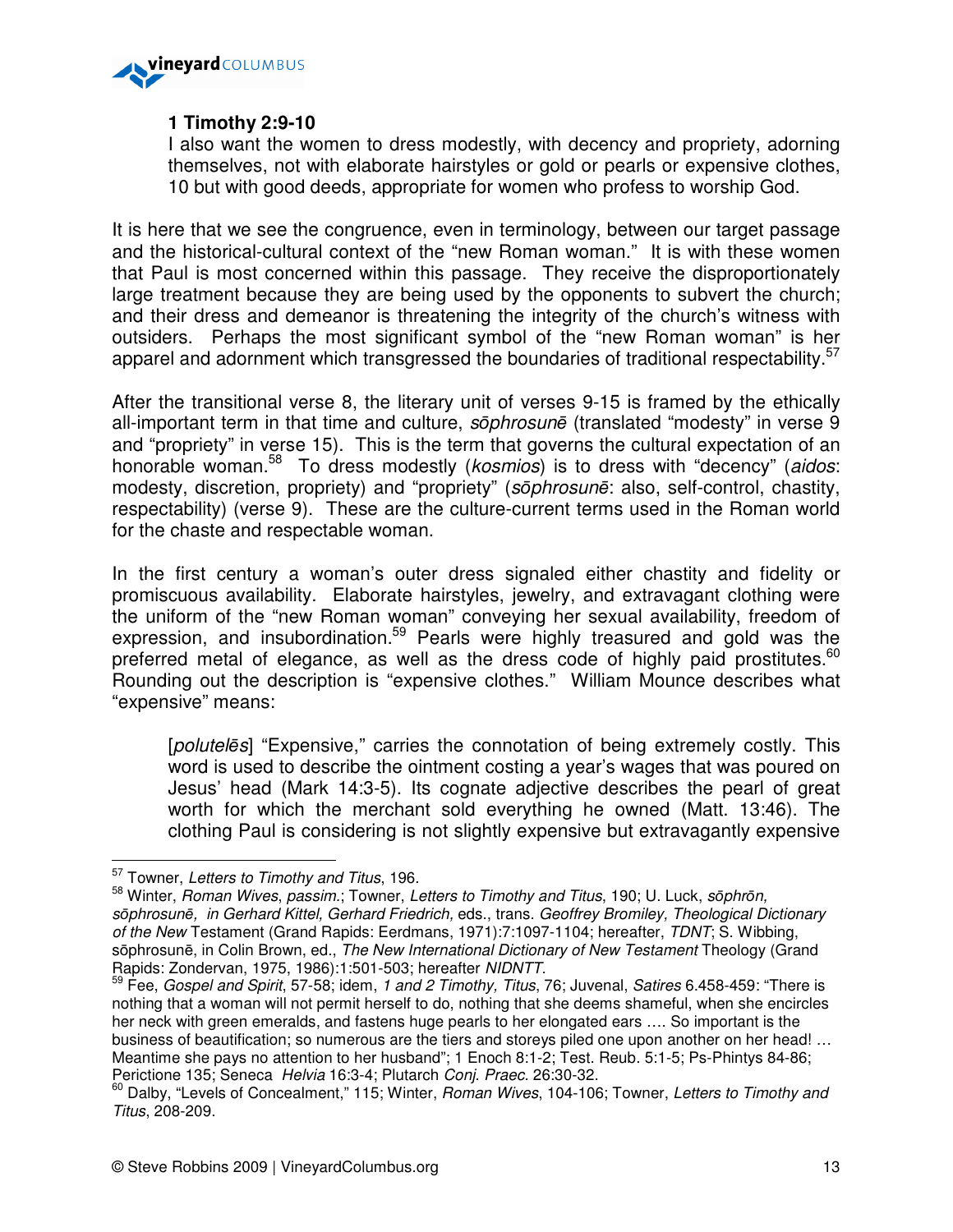

as suggested by the use of gold jewelry. A.H.M. Jones says clothing could cost as much as 7000 denarii, which equaled more than nineteen years' wages for an average laborer.<sup>61</sup>

The simple link between extravagant dress and marital infidelity is spoken of plainly in the Sentences of Sextus 235, "A woman who likes adornment is not faithful."

Paul precisely critiques the dress of the "new Roman woman"; and since in first century Rome "You were what you wore,"<sup>62</sup> your outward adornment and inward character were considered the outer and inner dimensions of the same reality. For this reason, Paul can abruptly shift ("but," alla) to the (metaphorical) adornment of "good deeds" fitting for women "who profess to worship God" (theosebeia=eusebeia, denoting the integration of faith in God and the behavior that demonstrates this) in verse  $10<sup>63</sup>$  Doing good deeds is an important concept in the Pastoral Epistles. $64$  Theologically, good deeds becomes shorthand for the observable dimension of an authentic faith bearing fruit.<sup>65</sup>

## **1 Timothy 2:11-12**

A woman should learn in quietness and full submission.  $12$  I do not permit a woman to teach or to assume authority over a man; she must be silent.

A number of translations render *en hēsychīa* ("in quietness" NIV) "in silence."<sup>66</sup> Paul does not use hēsychīon this way nine verses earlier (2:1-2), where he instructs the Ephesians to intercede for those in authority for the purpose of leading "peaceful and quiet (hēsychīon) lives" presumably for an unhindered ministry because God desires all to be saved. Nor does Paul use this term to mean "silence" elsewhere (1 Thess. 4:11; 2 Thess. 3:12). When Paul wants to say "silence," meaning absence of speech, he uses sigao (Rom. 16:25; 1 Cor. 14:28, 30, 34).<sup>67</sup> In other words, Paul is commanding the woman to learn (*manthaneto* is imperative) in a quiet, peaceful demeanor. Given the background of the "new Roman woman," Paul was counteracting her brash verbal

l.

<sup>&</sup>lt;sup>61</sup> Mounce, Pastoral Epistles, 114-115.

<sup>&</sup>lt;sup>62</sup> T.A.J. McGinn, Prostitution, Sexuality and the Law in Ancient Rome, 162, cited by Winter, Roman Wives, 5.

 $63$  Commentators generally note the ellipsis whereby the infinitival phrase from verse 9, "to adorn themselves" (kosmein heautas) is supplied to verse 10 to complete the thought—granting the sense, "to adorn themselves with good deeds." For excursus on eusebia, see Towner, Letters to Timothy and Titus, 171-174.

<sup>&</sup>lt;sup>64</sup> Mounce, Pastoral Epistles, 116: "Titus is to be a role model of good deeds (Titus 2:7). Paul also spells out what constitutes a good work: a widow supported by the church must be wisely recognized for her good deeds such as raising children [1 Tim. 2:15; 5:10, 14; contra 4:3], showing hospitality, washing the feet of saints, helping the afflicted…"

<sup>&</sup>lt;sup>65</sup> Towner, Letters to Timothy and Titus, 212.

<sup>&</sup>lt;sup>66</sup> Linda Belleville, "Teaching and Usurping Authority," 208, lists KJV, NKJV, RSV, NRSV, CEV, NIV, JB; cf. "keep quiet" TEV; "remain [or be] quiet" BBE, NAB, NJB, TNIV. She includes NIV and TNIV in these lists; more specifically, the NIV (1984) and TNIV (2005) I consulted both read "in quietness" at the beginning of verse 11, but "be silent" in the NIV and "be quiet" in the TNIV at the end of verse 12.  $67$  Mounce, Pastoral Epistles, 117-119; Towner, Letters to Timothy and Titus, 212-216; Fee, 1 and 2

Timothy, Titus, 72; Belleville, "Teaching and Usurping Authority," 208; etc.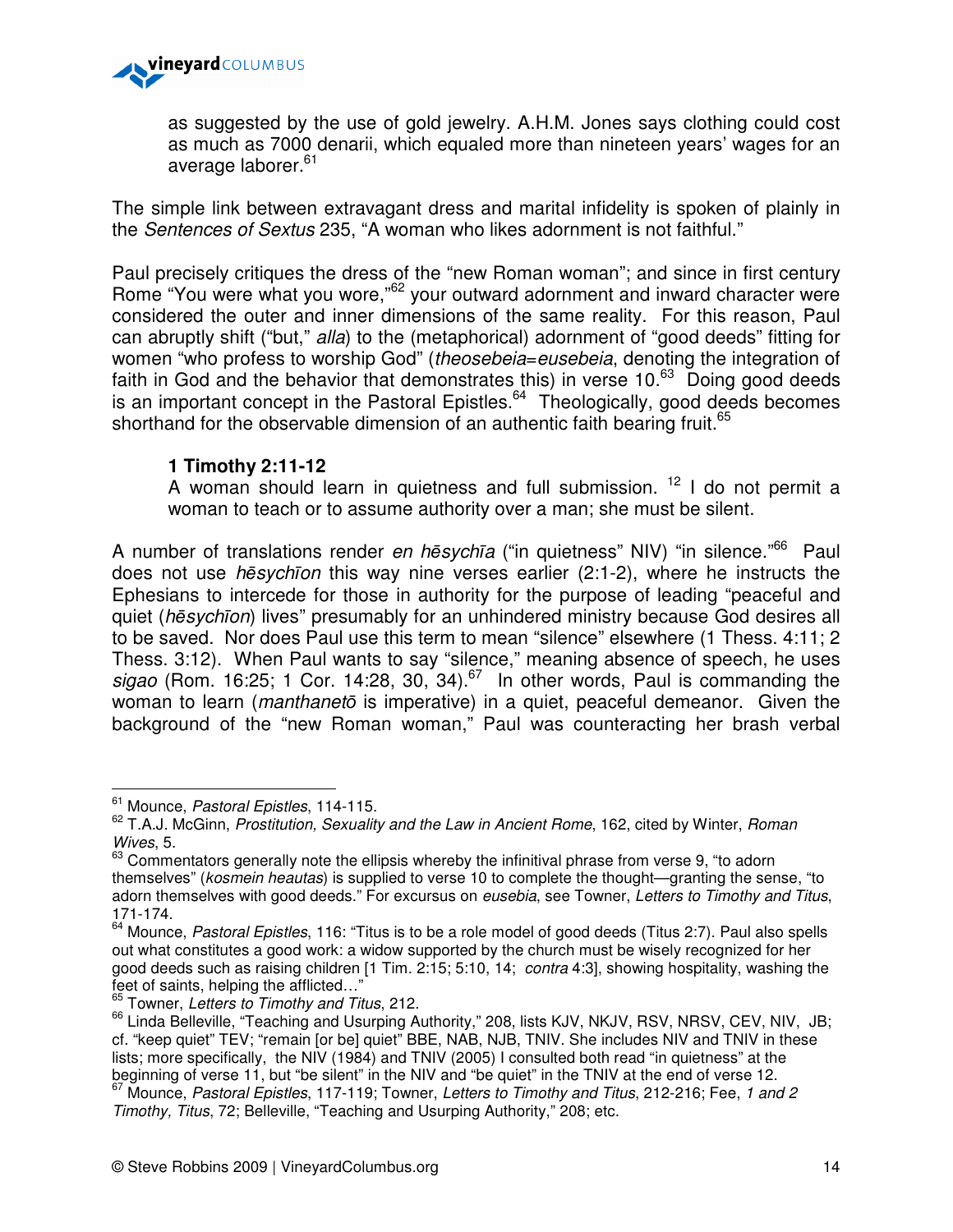

aggression with a command to take on a quiet demeanor so as to learn. This would not curtail other verbal expressions involved in the exercise of other spiritual gifts.

Her learning is further qualified as being in "full submission" (en pase hypotage), offsetting the insubordination of certain women. However, "quietness and submission" are not negative qualities in the context of learning. Young men receiving rabbinic training were to learn in the same way. $68$  The emphasis is on the phrase "with a quiet demeanor" (en hēsychīa), since it is both the first thing said about women in verse 11 and the last thing said about them in verse 12.

This is further confirmed by the whole passage being bracketed by sophrosune (selfcontrol, modesty) in verses 9 and 15. Paul's order for meek and submissive behavior probably finds its setting with women who were disrupting worship<sup>69</sup> by commandeering the teaching and authority of the meetings. Moreover, since the meetings of the house churches were open to the public, $70^\circ$  Paul had to restrict what was considered inappropriate to the wider culture so as not to bring the church and the gospel into disrepute. Again, we see Paul's principle at work: what advances the gospel.

Verse 12 is the crux of the controversy over this passage: "to teach or to have authority over a man," especially with reference to the meaning of the Greek term *authentein* ("to have/exercise authority" or "to dominate/domineer"). Not only is there a war of the lexicons over authentein but there is a contest over the most precise grammatical analysis that properly construes the relationship between "teach" and "have authority over"/"dominate" (didaskein ... oude authentein). First, we will look at the meaning of authentein; then, we will treat the grammatical question.

The semantic range of *authentein* has been charted with some accuracy in recent times due to the help of  $TLG$ <sup>71</sup>. The word group covers a range broadly characterized as: to rule/reign; to control/dominate; to act independently; to be the originator of something; to murder. $72$  Most contemporary interpreters settle on "the exercise of authority."

<sup>&</sup>lt;sup>68</sup> Craig S. Keener, Paul, Women & Wives: Marriage and Women's Ministry in the Letters of Paul (Peabody, MA: Hendrickson, 1992), 107-108, cited by Mounce, Pastoral Epistles, 118.

<sup>&</sup>lt;sup>69</sup> Bellevillle, "Teaching and usurping Authority," 209.

<sup>70</sup> 1 Cor. 14:22-24; see the construction of the Roman villas owned by the wealthy who hosted the churches in Jerome Murphy-O'Connor, St. Paul's Corinth: Texts and Archaeology, Good News Studies 6 (Wilmington, DE: Michael Glazier, Inc., 1983), 153-172.

<sup>&</sup>lt;sup>71</sup> Thesaurus Linguae Graecae, CD-ROMs containing digitalized versions of all extant Greek texts from Homer ( $8<sup>th</sup>$  cent. B.C.) to 600 A.D. and most texts up to the fall of Byzantium in 1453 A.D. Recent studies using this tool: H.S. Baldwin, "A Difficult Word: auvqente,w in 1 Timothy 2:12," in A.J. Köstenberger, et al., eds., Women in the Church: A Fresh Analysis of 1 Timothy 2:9-15 (Grand Rapids: Baker, 1995), 65-80; idem, "Appendix 2: auvgente,w in Ancient Greek Literature," in Köstenberger et al., eds., Women in the Church, 269-305; L. Wilshire, "The TLG Computer and Further References to AUFENTEW in 1 Timothy 2:12," NTS 34 (1988):120-34; G.W. Knight III, "AUFENTEW in Reference to Women in 1 Timothy 2:12," NTS 30 (1984): 143-57; I.H. Marshall, The Pastoral Epistles, ICC (Edinburgh: T & T Clark, 1999), 456- 460; B. Winter, Roman Wives, Roman Women, 116-119.

 $72$  Baldwin, "A Difficult Word," cited by Towner, The Letters to Timothy and Titus, 220; see interaction of Marshall, The Pastoral Epistles, 456.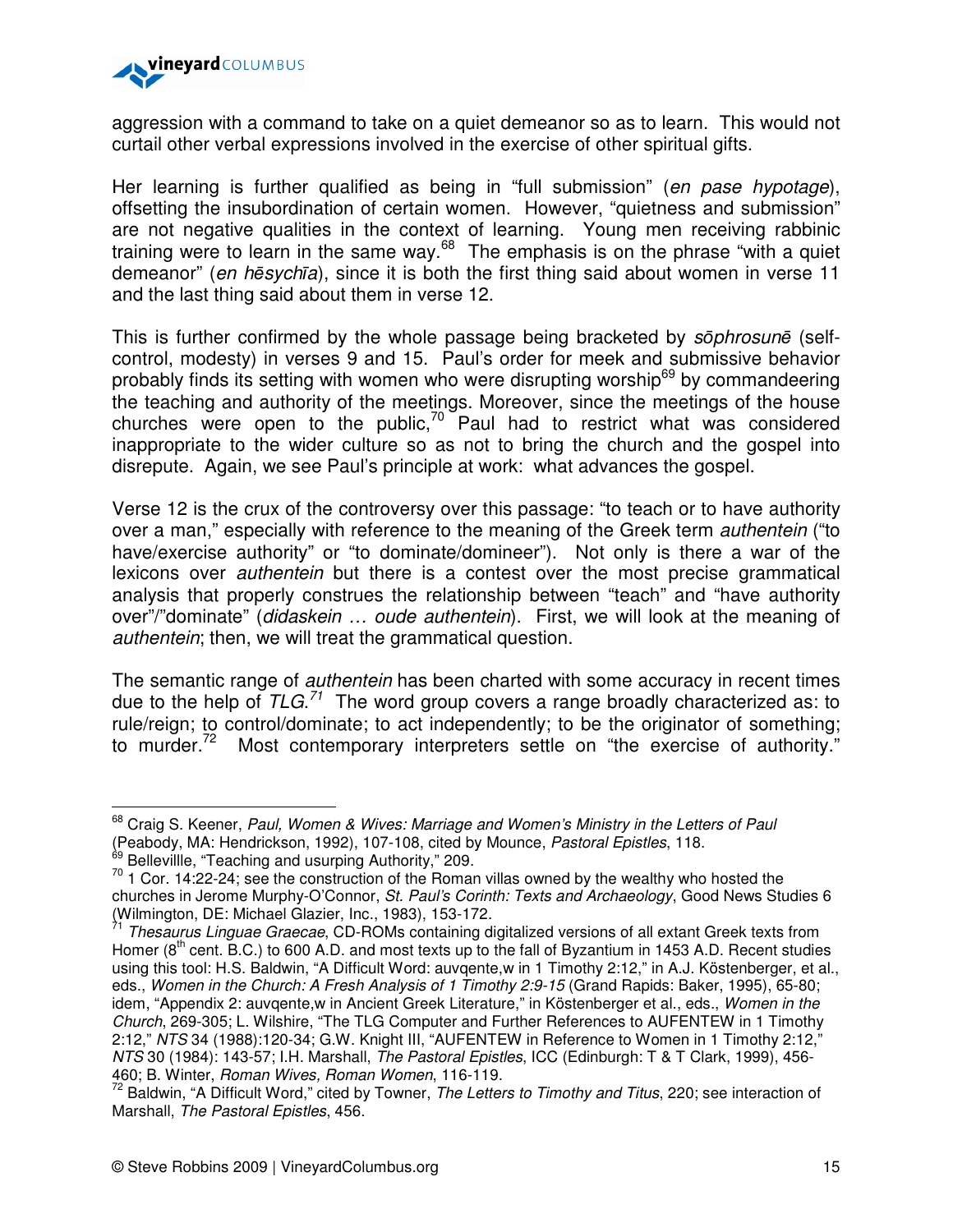

Belleville cites a long history of translations before WWII conveying the meaning of dominance.<sup>73</sup>

Biblical lexicographers J.P. Louw and E.A. Nida place authenteo into the semantic domain "to control, restrain, domineer" and define the verb as "to control in a domineering manner"—thus yielding the meaning, "I do not allow women … to dominate men."<sup>74</sup> Wayne Grudem cites recent research to demonstrate that *authenteo* conveys noth the connotation of dominance.<sup>75</sup> At the end of the day, given the possible range of meanings for authenteo, the meaning will have to be determined by its context.

Marshall contextualizes *authenteo*, within the setting involving the women in question, as follows:

In the context it seems most likely that through their being "deceived" there was a false content to their teaching and that this element included some kind of emancipatory tendency, especially by wealthy women (cf. 2:9f.), expressed in what was a socially unacceptable way in that time and culture. There may well have been a misreading of material in Genesis as part of the speculative use of "myths and genealogies" practiced by the writer's opponents …. If this interpretation is sound, it means that the "silencing" of the women can and must be placed alongside the other references to the prohibition and refutation of false teaching by men (1.3; 4.7; 6.3f, 20; 2 Timothy 2.16, 23; Titus 1.11, 13; 3.10f.). It is probably to be understood, therefore, as mainly motivated by the author's opposition to heresy in the church. $^{76}$ 

So, as Marshall sees it, this is not an exclusively "women" issue, but a false teaching issue. Paul restricts the women in question to counteract the heresy in Ephesus. Mounce, who concludes with an interpretation of the passage that is restrictive to women, concedes:

If it [*authenteo*] means "to domineer" in a negative sense, then it is prohibiting a certain type of authoritative teaching, one that is administered in a negative,

 $^{73}$  Linda L. Belleville, "Teaching and usurping Authority: 1 Timothy 2:11-15," 209-210: Old Latin (2<sup>nd</sup>-4<sup>th</sup>) century); Vulgate (4<sup>th</sup>-5<sup>th</sup> century); Geneva (1560 ed.); KJV (1611); Goodspeed (1923)—just to name a few.

<sup>&</sup>lt;sup>74</sup> Johannes P. Louw and Eugene A. Nida, *Greek-English Lexicon of the New Testament Based on* Semantic Domains, 2<sup>nd</sup> ed. (New York: United Bible Societies, 1988-1989), 91. The gold standard for lexicons determining the meaning of New Testament words has been Bauer, Arndt, Gingrich, and Danker (BAGD), now updated by F.W. Danker: Walter Bauer, A Greek-English Lexicon of the New Testament and Other Early Christian Literature, ed. F.W. Danker, 3<sup>rd</sup> ed. (Chicago: University of Chicago Press, 2000). According to Danker and Bauer the term authenteo means "to assume a stance of independent authority, give orders to, dictate to," 150. They follow H.G. Liddell and R. Scott, A Greek-English Lexicon, rev. H.S. Jones and R. McKenzie, 9<sup>th</sup> ed. (Oxford: Clarendon, 1940; 1996), 275, "to have full power or authority over [someone]."

 $\frac{75}{2}$  Wayne Grudem, Evangelical Feminism and Biblical Truth (Sisters, OR: Multnomah, 2004), 304-318.  $76$  I.H. Marshall, The Pastoral Epistles, 441. It is interesting that although Marshall wrote his commentary before Bruce Winter and Phillip Towner applied the research on the "new Roman Woman" to 1 Timothy, he intuited the direction toward which the primary sources he consulted were pointing.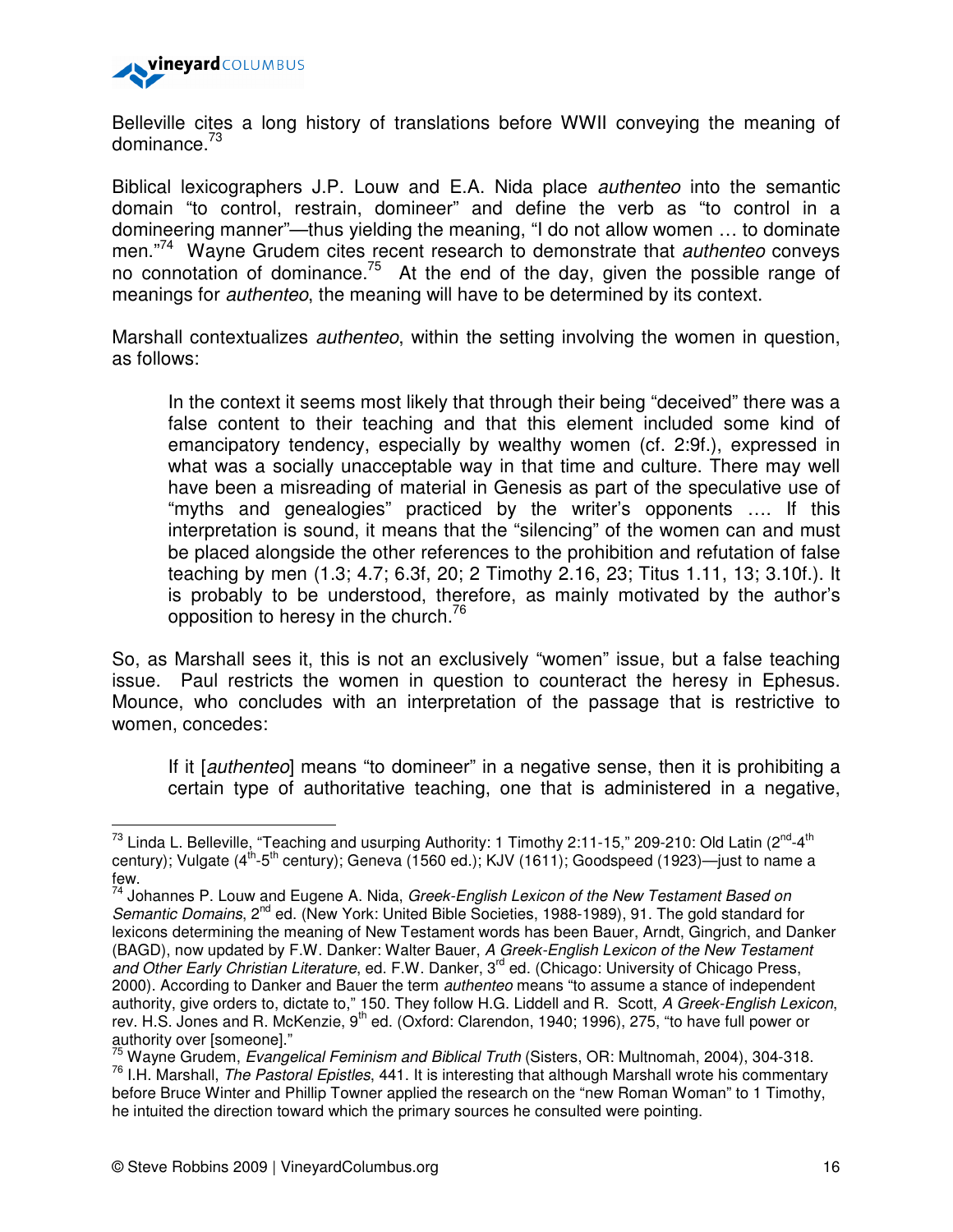

domineering, coercive way, thus leaving the door open for women to exercise teaching authority in a proper way over men. $^{77}$ 

Liefeld queries the interpreter, "The exegete of 1 Timothy 2:12 must ask why, if Paul was writing about authority in the usual sense, he chose a most unusual word that had a history of very strong meanings."<sup>78</sup> Moreover, in Paul's discussions concerning authority elsewhere, the noun exousia and the verb exousiazo are the normal terms.<sup>79</sup> Even if Paul wanted to vary his vocabulary in any standard manner, Belleville notes:

If Paul had wanted to speak of an ordinary exercise of authority, he could have picked any number of words. Within the semantic domain of "exercise of authority," biblical lexicographers J.P. Louw and Eugene Nida have twelve entries and of "rule," "govern" forty-seven entries. Yet Paul picked none of these. Why not? The obvious reason is that *authentein* carried a nuance (other than "rule" or "have authority") that was particularly suited to the Ephesian situation.<sup>80</sup>

I.H. Marshall concurs:

The fact that so unusual a word (only four significant references before the Christian era) is used here is surely significant and suggests that there is a nuance not conveyed by more common words. There appears to be a tendency on the part of Knight and others to play down the nuance of exercising autocratic power, which is present in several examples. This meaning fits best into the context, which is characterized by argumentation and dogmatic intimidation.<sup>81</sup>

Verse 8 told us that the men were angry and argumentative; and this is likely the result of encountering certain women promoting heresy who were inappropriately outspoken and domineering. In a word, Paul uniquely chose a rare verb, authenteo, over the standard choices available to him because of a particular circumstance.

Regarding the grammatical relationship between "teach" and "have authority over"/"dominate" (didaskein ... oude authentein),<sup>82</sup> Köstenberger argues that the Greek correlative (oude) pairs synonyms or parallel words, not antonyms. Since "teach," according to Köstenberger, is always positive, authentein must also be positive (i.e., "to exercise authority over").<sup>83</sup> Mounce examines the grammatical relationship, as well, and decides to follow Köstenberger.<sup>84</sup> Köstenberger's search through the parallel

l.

<sup>77</sup> Mounce, Pastoral Epistles, 128.

 $78$  Liefeld, 1& 2 Timothy/Titus, 99. authenteo is a hapax legomena, i.e., a one-time occurrence in the New Testament.

 $79$  Towner, The Letters to Timothy and Titus, 221-222.

<sup>80</sup> Belleville, "Teaching and Usurping Authority," 211.

<sup>81</sup> Marshall, Pastoral Epistles, 458.

<sup>&</sup>lt;sup>82</sup> NIV reads "have authority over"; and either this translation or, alternatively, "exercise authority over" are usually given within the debate over the term *authenteo*. TNIV, however, changes it to "assume authority over" in order to apparently take a neutral position in the debate.

<sup>83</sup> Köstenberger, "A Complex Sentence Structure in 1 Timothy 2:12," in Women in the Church: A Fresh Anaylsis of 1 Timothy 2:9-15, 81-103.

<sup>84</sup> Mounce, Pastoral Epistles, 128-130.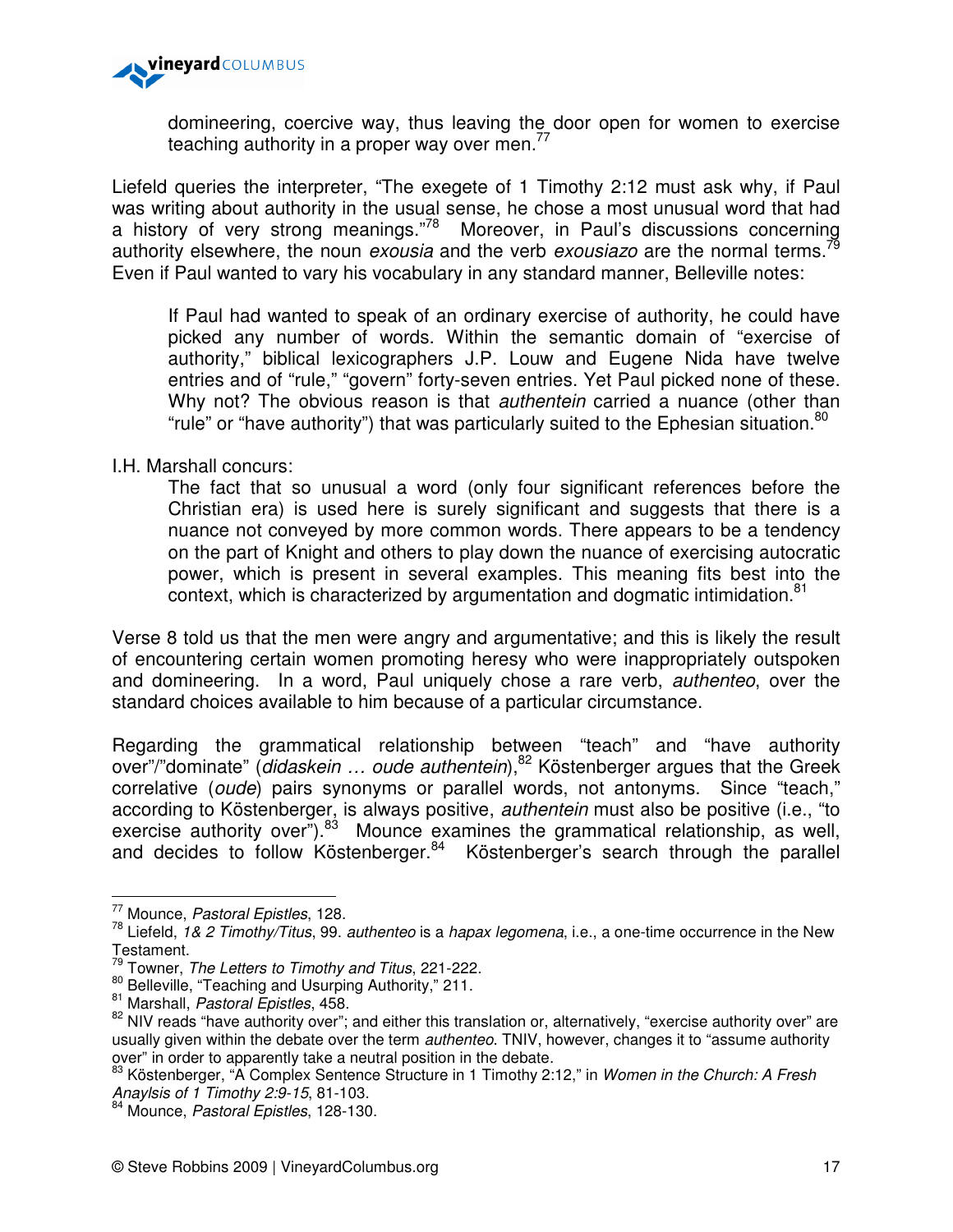

grammatical constructions of the New Testament and contemporary Greek literature is impressive. However, his research is based on two questionable assumptions: (1) That "to teach" always refers to a positive content; (2) The grammatical parameters of his computer-assisted search are: "neither" + verb  $1 +$  "nor" + verb 2.

The first assumption seems somewhat artificial. The New Testament can use "to teach" in a negative sense—e.g., Jesus says, "Anyone who breaks one of the least of these commandments and teaches others to do the same will be called least in the kingdom of heaven" (Matthew 5:19). Without the content being made explicit in a given passage, one would have to rely on the context to determine its implicit meaning—whether positive or negative.

The second assumption seems to be narrowly construed to reach a pre-determined outcome. Belleville points out that the infinitives, "to teach" and "to domineer"/"to exercise authority over," are verbal nouns and function grammatically in this sentence as nouns, not verbs. $85^{6}$  The main verb in this sentence is *epitrepo*, "I permit." The infinitives "to teach" and "to domineer"/ "exercise authority over" modify the noun, "a woman," making the *authentein* clause the second of two direct objects.<sup>86</sup>

This opens up the options beyond what Köstenberger and Mounce have in view, allowing for the usage of defining a purpose or goal. $87$  Thus, the text would read: "I do not permit a woman to teach so as to gain mastery over a man," or "I do not permit a woman to teach with a view to dominating a man."<sup>88</sup> This is also a good grammatical fit for the contrast or abrupt shift back to the second part of the verse (all' einai en hēsuchīa: literally, "but let her be in quietness/calmness"),  $89$  thus echoing the beginning phrase of verse 11 and indicating the major concern—the meekness of a teachable spirit.

With the opponents' heretical reading of the Old Testament, prohibition of marriage (4:3), and greed (6:5-10), they likely befriended and beguiled a circle of wealthy wives and liberated widows caught up in the trends of the "new Roman woman" resulting in inappropriate dress and the expression of dominance over men (whether they be husbands or elders; cf. 3:1-7; 5:17). These women were to take on the role of learners not teachers by assuming a quiet demeanor in full submission (verse 11).

This interpretation fits the broader context of the New Testament. Paul could not have been referring to an absolute prohibition on women teaching. Older women were to teach the younger ones (Titus 2:3-4); Priscilla, as well as Aquila, taught the eloquent

<sup>&</sup>lt;sup>85</sup> Belleville, "Teaching and Usurping Authority," 217, citing Nigel Turner, Syntax, vol. 3 of Grammar of New Testament Greek, ed. Nigel Turner (Edinburgh: T & T Clark, 1963), 134, who classifies infinitives as "noun forms."

<sup>86</sup> Belleville, Ibid., cites Turner's observation, in Syntax, that the infinitive used as a direct object with verba putandi (e.g., "permit," "allow," and "want") is peculiar to Luke, Paul, and Hebrews in the New Testament.

<sup>87</sup> Ibid., 219.

 $88$  Ibid.

<sup>89</sup> Ibid.; Towner, The Letters to Timothy and Titus, 224, n. 97.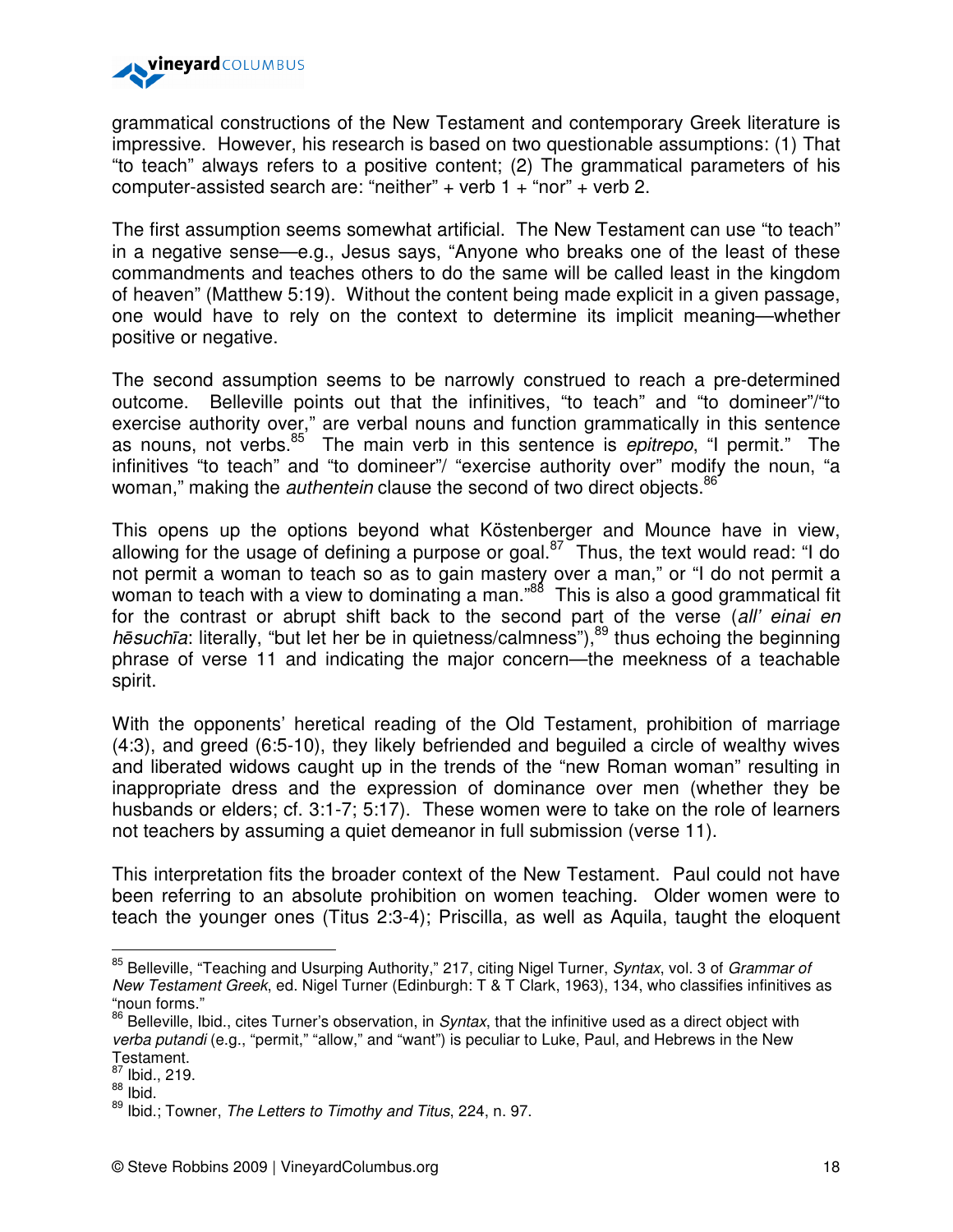

and educated Apollos (Acts 18:26); Junia was an apostle (Romans 16:7); women prophesied God's current word to their congregations (1 Cor. 11:5;  $14:31^{90}$ ; Acts 21:9); Paul designated not only Silas, Timothy (Rom. 16:21; 1 Thess. 3:2), Titus (2 Cor. 8:23), and Mark (Col. 4:10f.)—who exercised various gifts of inspired speech—as "co-worker" (synergos), but he so designates Priscilla, Euodia, and Syntyche (Phil. 4:3),  $91$  as well; Paul calls Phoebe a diakonos, a term he uses to refer to Christian workers engaged in teaching and preaching<sup>92</sup>; and there are no gender distinctions made in the exercise of gifts, including that of teaching (Rom. 12:7; 1 Cor. 12:28; 14:26).  $^{93}$ 

## **1 Timothy 2:13-14**

For Adam was formed first, then Eve. 14 And Adam was not the one deceived; it was the woman who was deceived and became a sinner.

Paul illustrates his main concern with a couple of points from Genesis 2-3. He begins by merely stating the order of creation: "Adam was formed first, then Eve." He does this without elaboration; so the application Paul wants his audience to draw from this bare assertion is implicit and thus subject to debate. However, Paul does elaborate his second assertion, "Adam was not the one deceived; it was the woman who was deceived and became a sinner"—which will lead right into his conclusion in verse 15. Paul's elaboration of his second assertion is based on Eve's confession in Genesis 3:13b, "The serpent deceived (LXX: Greek OT: epatēsen) me, and I ate." When Paul says the woman "became a sinner" (TNIV, literally, "came to be in transgression"), he employs a term not determined by the language of Genesis 3 (LXX), but one that depicts her sin as "overstepping an established boundary" (parabasis). <sup>94</sup>

Paul's point is not a general principle that women are more easily deceived than men; for Paul uses the exact same terminology for "deceived" (exapateo) in 2 Corinthians 11:3 when he addresses his concern to the men and women of Corinth: "I am afraid that just as Eve was deceived by the serpent's cunning, your minds may somehow be led astray from your sincere and pure devotion to Christ." Nor is Paul trying to teach that Eve is solely responsible for introducing sin into the world. Elsewhere, Paul teaches that sin and death entered the human race through the man, Adam (Romans 5:12-21; e.g., verse 17, "For if, by the trespass of the one man, death reigned through that one man …"). Paul is addressing something particular to the Ephesian situation.

<sup>90</sup> Paul says that all (within his guidelines of etiquette) may prophesy so that the others in the congregation may learn or be instructed and thereby be edified.

<sup>&</sup>lt;sup>91</sup> E. Earle Ellis, Pauline Theology: Ministry and Society (Grand Rapids: Eerdmans, 1989), 65-67 and n. 45 on those pages.

 $92$  Ibid.; idem, "Paul and His Co-Workers," in E. Earle Ellis, Prophecy and Hermeneutic in Early Christianity (Tübingen: J.C.B. Mohr, 1978), 5-13.

<sup>&</sup>lt;sup>93</sup> See also Craig Keener, Paul, Women, and Wives, 237-257; McKnight, Blue Parakeet, 186-207; Towner, The Letters to Timothy and Titus, 218; Gordon Fee, "The Priority of Spirit Gifting for Church Ministry," in Ronald Pierce and Rebecca Groothuis, *Discovering Biblical Equality*, 241-254. See also the equality statement of Gal. 3:28 and the equal access to the Spirit for gifting in 1 Cor. 12:13 cf. vv. 7-11, 28-30, and Col. 3:16.

<sup>94</sup> Towner, The Letters to Timothy and Titus, 229; Rom. 2:23; 5:14; 14:15; Gal. 3:19; Heb. 2:2; 9:15; J. Schneider, TDNT 5:736-744.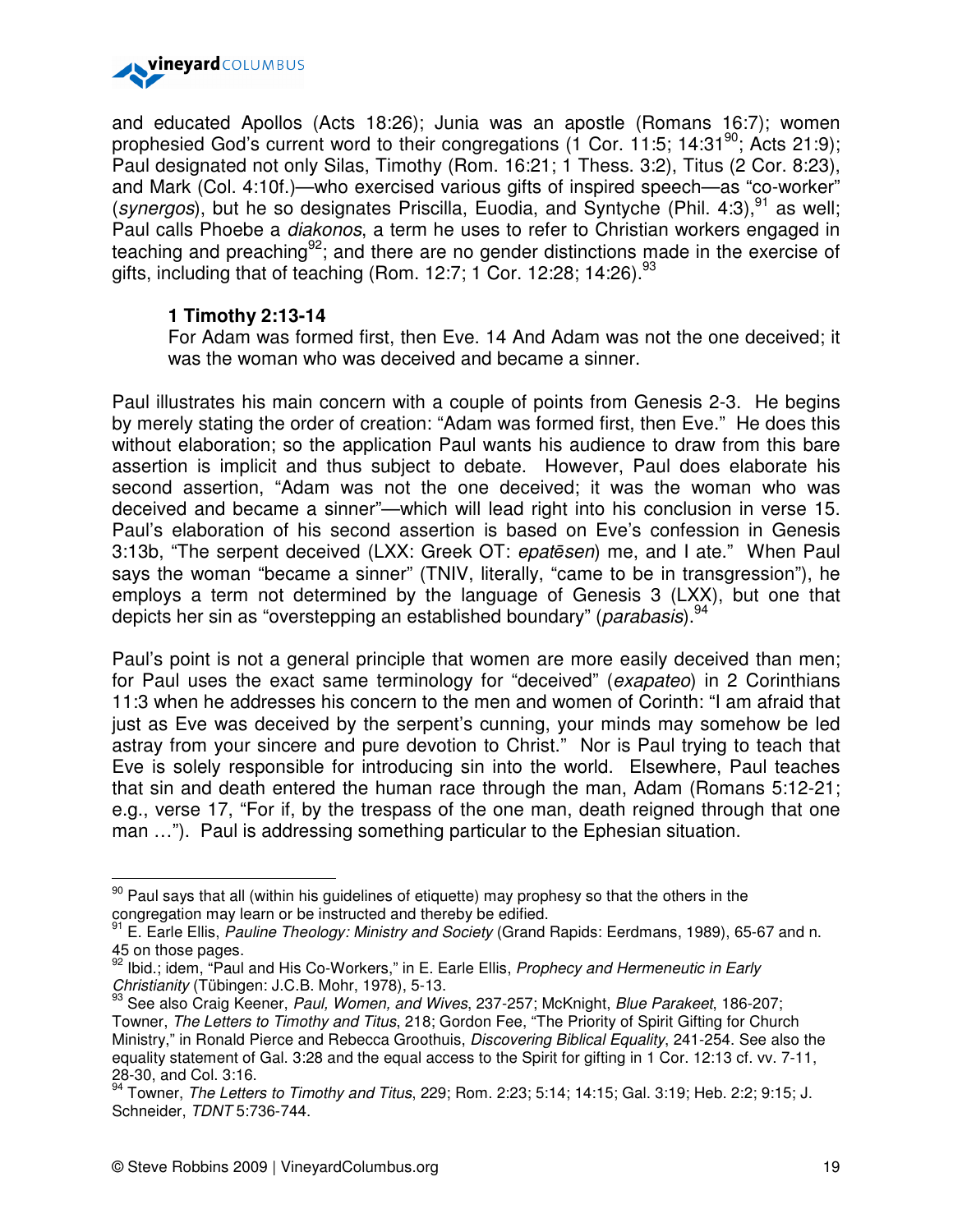

Just as Eve was deceived by the serpent to disobey God (cf. 2 Cor. 11:3), in the same way some women of Ephesus are being deceived by false teachers propagating "things taught by demons" (1 Tim. 4:1) so that some women have "already turned away to follow Satan" (5:15). By saying that "Adam was not the one deceived," Paul notes that it was not Adam who was deceived by the serpent, but rather Eve, the "representative" woman here.<sup>95</sup> Paul references Eve's deception as a pertinent illustration of the current situation in Ephesus.<sup>96</sup> The deception of woman by Satan has been repeated in the church of Ephesus.<sup>97</sup>

It seems that Paul is targeting women who teach (2:12) and disrupt (2:9-12) by using the illustration of Adam and Eve as a corrective.<sup>98</sup> Since it is apparent that Paul is adapting his argument for the situation in Ephesus, we should review how the historical and literary context informs the use of his examples. First, there are the speculations of the heretics based on a distorted use of Genesis (1:4; 4:1-7); second, we have the influence of the heresy on the women and, consequently, their role in propagating it (2 Tim. 3:6-9; 1 Tim. 6:5-10; 5:6, 11-15); third, certain features of the traditional role of women, especially marriage and childbearing, were being abandoned on the basis of the false teaching (4:3); fourth, the influence of the "new Roman woman" trend (seductive dress; immoral behavior; insubordinate demeanor; abandonment of domestic duties); and fifth, the influence of the cult of Artemis in Ephesus (the female was exalted and considered superior to the male).<sup>99</sup>

Some women, influenced by the Artemis cult, may have believed that Artemis appeared first, then her male consort.<sup>100</sup> Paul's implicit point in 2:13, "For Adam was formed first, then Eve," may have been the assertion that just the reverse was true. Worse than that, Eve was deceived (2:14). This is not much to base an ideology of female supremacy on.<sup>101</sup> A probable point of convergence between the heresy and the "new Roman woman" was the avoidance of marriage (4:3) and pregnancy by contraception and abortion.<sup>102</sup> This leads us finally to verse 15.

### **1 Timothy 2:15**

 $95$  Fee, 1 and 2 Timothy, Titus, 74.

<sup>96</sup> Ibid., 77; Belleville, "Teaching and Usurping Authority," 223; Towner, The Letters to Timothy and Titus, 231-233.

<sup>&</sup>lt;sup>97</sup> Fee, *Gospel and Spirit*, 59.

<sup>98</sup> Belleville, "Teaching and Usurping Authority," 209.

<sup>99</sup> Points 1-4 made by Towner, The Letters to Timothy and Titus, 231-232; point 5 made by Belleville, "Teaching and Usurping Authority," 219-220.

<sup>100</sup> Belleville, "Teaching and Usurping Authority, 219-221; Sharon Gritz, Paul, Women Teachers and the Mother Goddess at Ephesus, 31-41. The conclusions of Richard C. Kroeger and Catherine C. Kroeger, I Suffer Not a Woman: Rethinking 1 Timothy 2:12 in Light of Ancient Evidence (Grand Rapids: Baker, 1992), are overreaching and anachronistic because their evidence is based on post-first century Gnostic sources. This is a lesson already learned by most New Testament scholars who had to jettison the theories of Bultmann, Schmittals, et al. regarding the Gnostic background of 1 Corinthians, Colossians, and other Pauline and New Testament writings. See Edwin Yamauchi, Pre-Christian Gnosticism: A Survey of the Proposed Evidences.

barvey of the Frepobod Enderloop.<br><sup>101</sup> Belleville, "Teaching and Usurping Authority," 219.

<sup>&</sup>lt;sup>102</sup> Towner, The Letters to Timothy and Titus, 232.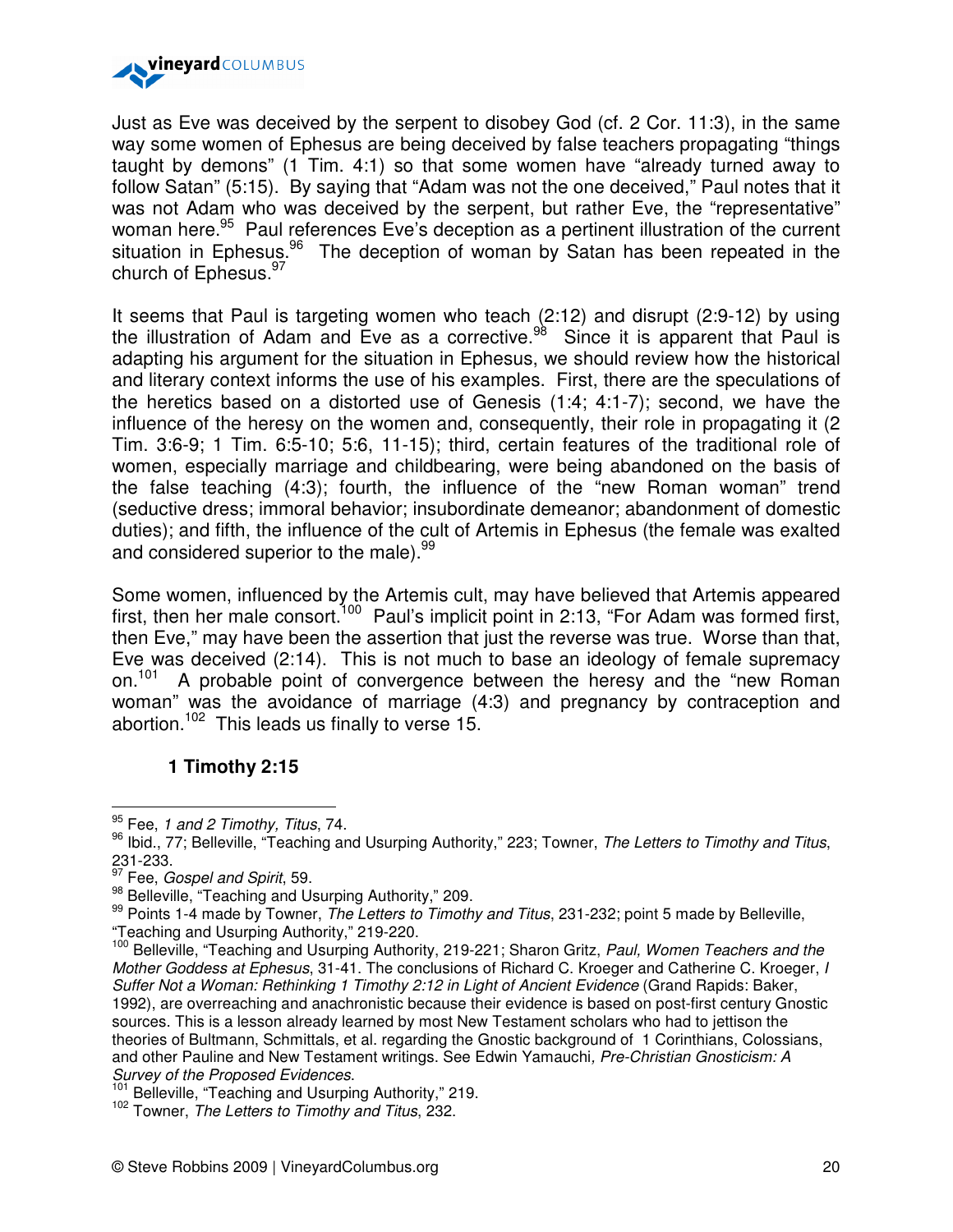

But women will be saved through childbearing-- if they continue in faith, love and holiness with propriety.

Based on all the historical-cultural research and literary context we have seen, we can exegete this verse in the form of an interpretive paraphrase: Even though the "woman" (gunē) was deceived and became a transgressor (verse 14), "she" (bridging from the Genesis narrative about Eve to the Ephesian woman) "will be saved" (sōthēsetai) from her deception and consequent transgressions<sup>103</sup> provided that "they" (Ephesian women) eschew the seductive false teachers, the new morality of the "new Roman woman," and the ideology of the Artemus cult, by living decent and chaste (en sōphrosunē: "with propriety") lives of marrying and childbearing (one of the good works urged in verse 10 in light of 5:9-10) as a result of continuing "in faith," producing "love, and holiness."

So, we have in verse 15, as well as verses 9-15, both the root and the fruit of salvation for these women at Ephesus. The root is nourished by continuing "in faith"—always the basis of salvation for Paul—that produces the fruit of "love and holiness." What does the fruit look like in this context? That is what most of this passage talks about: for the women to comport themselves with all modesty and to avoid the peril of the false teachers.

Fee concludes, "This, then, is the point of the whole—to rescue these women and the church from the clutches of the false teachers.<sup>104</sup> To bring back the Ephesian female believers from the brink of destruction, Paul exhorts them to conform to the cultural ideal of "modesty" (sōphrosunē). We see this by the way Paul frames his instruction about the women with the use of this term in verses 9 and 15 (and emphasizing the term by giving it its own phrase to end the passage: … meta sōphrosunēs). If the women draw on the power of Christ to exhibit the virtue of modesty (i.e., chastity, self-control, respectability), they will help facilitate rather than hinder the reputation of the gospel and the church. This will result in the spread of the gospel.

In so doing, the women will also separate themselves from the influences of the heretics, the mores of the "new Roman women," and the false empowerment of the cult of Artemis. As long as they continue in their faith that activates love and holiness, they will be saved. What that looks like in this setting is fidelity in marriage, bearing and raising children, learning in the quiet and submissive demeanor of a good student, and serving others, i.e., producing good works.

# **IV. APPLICATION**

 $\overline{a}$ 

When confronting any text of Scripture, we must ask ourselves which words apply to us today and which words are limited to their particular historical contexts. For example,

 $103$  A. Köstenberger, "Saved Through Childbearing?" CBMW News 2 (1997): 1-6 views "saved" as being kept safe from being deceived, i.e., from Satan; cited by Liefeld, 1 & 2 Timothy/Titus, 103, n. 18. <sup>104</sup> Fee, Gospel and Spirit, 59.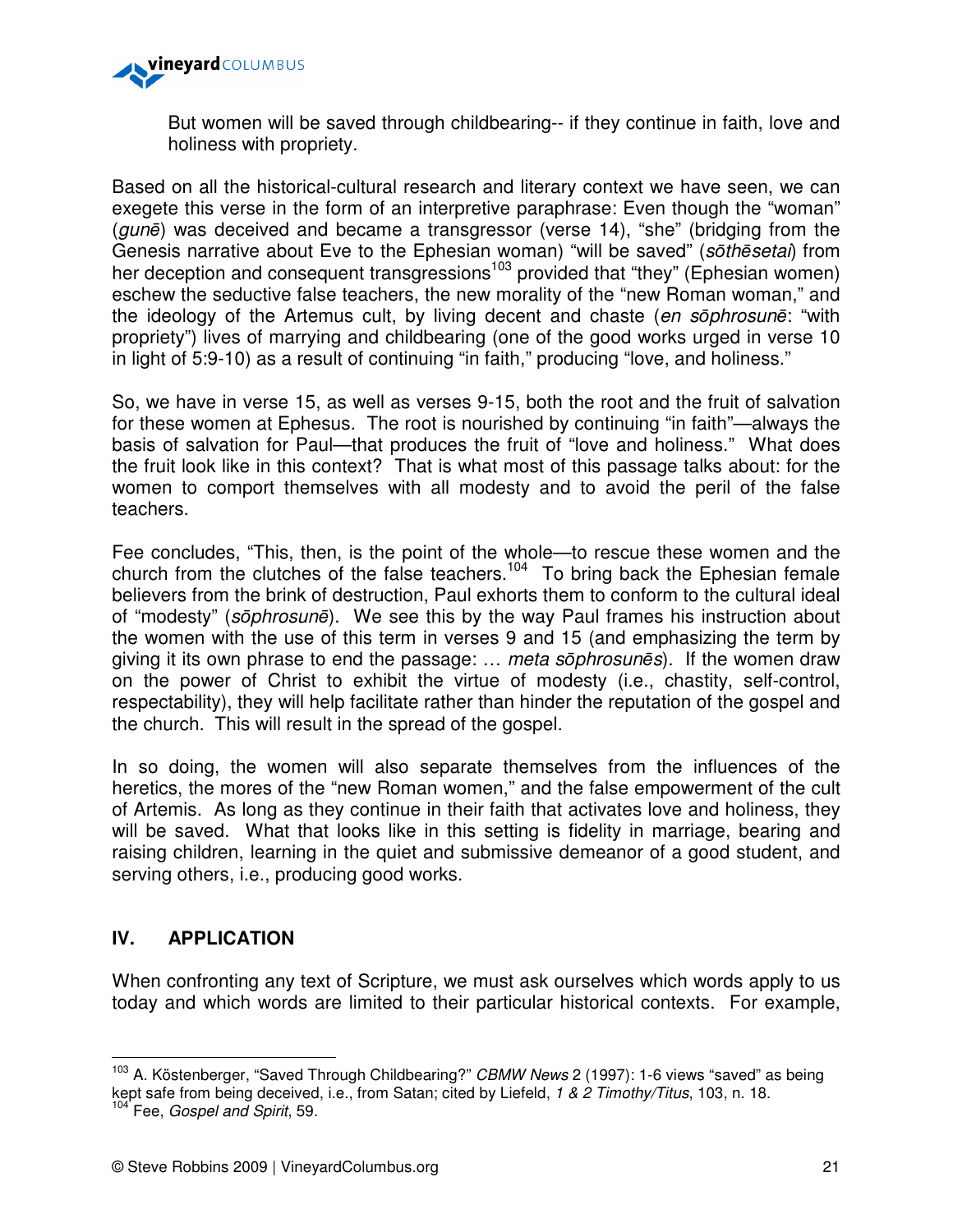

even though Jesus tells his disciples to wash each others' feet (John 13:14-15),  $105$  most evangelicals do not believe this applies to them in most circumstances. Rather, they consider this an example of the principle of serving others with the result of not washing feet but perhaps doing other acts of service. Even though Paul commands believers to "Greet each other with a holy kiss" (Rom. 16:16; 1 cor. 16:20; 2 Cor. 13:12; 1 Thess. 5:26), we feel free to apply this differently in our culture (possibly, a warm handshake).

More to the point, there are verses in 1 Timothy that evangelicals with a high view of Scripture feel free to ignore because of lack of cultural relevance to us. How many evangelical churches support their widows over sixty years of age who are distinguished by good works but have no family to support them  $(1 \text{ Tim. } 5.3, 9.10)$ ;<sup>106</sup> and how many of them bring members under discipline for not providing well for relatives in this category (5:8, 16)? In addition, how many require their younger widows to remarry, have children, and manage their homes well?<sup>107</sup> I think there are significant differences in our culture and means of provision in our current society that justify applying the text differently in most cases. Furthermore, it is embarrassing how long it took Biblebelieving Christians to realize that they were not to literally follow 1 Timothy 6:1-2 anymore: for believers to respect those who held them in slavery—all the more when their slave masters were fellow believers.

To put a finer point on it, let's look at our target text, 1 Tim. 2:8-15. It would seem strange, if we weren't so accustomed to doing it, to gloss over Paul's other injunctions for men to lift up holy hands in prayer (verse 8), to restrict women's hairstyles, jewelry, and expensive clothing (verse 9), and to assert that women's respectability and salvation depend on their childbearing—and then turn with all vehemence to verses 11- 12 and insist on literal compliance without any regard to the particularity of the historical-cultural situation. By what principle of interpretive consistency and fair play do we invoke literal compliance here and not elsewhere, even in the immediate literary context?

Note how specific to this particular context Paul's instructions are regarding the women at Ephesus. In Ephesus at this time, it is critically important for widows of childbearing age to marry, have children, and manage their households. In Corinth, several years earlier, Paul writes, "Now to the unmarried and the widows I say: it is good for them to stay unmarried, as I am" (1 Cor. 7:8; cf. 7:20, 24, 26-28, 34-35, 39-40). Could the restriction of women teaching in Ephesus at this time also be particular to that setting because of special local concerns? The rest of Paul's ministry and his teachings on spiritual gifts<sup>108</sup> show us that this is indeed the case. The instructions of 1 Timothy 2:11-12 were aimed at the "new Roman women" and the young widows in Ephesus who were led astray to follow Satan and disrupt the church.

<sup>&</sup>lt;sup>105</sup> "You also should (Greek *opheilete* 'ought,' expressing human and ethical obligations, TDNT; NIDNTT) wash one another's feet."

<sup>&</sup>lt;sup>106</sup> Fee, Gospel and Spirit, 61.

<sup>107</sup> Paul discourages widows from remarrying in 1 Cor. 7:39-40. Surely this testifies to how Paul can give different advice for the needs of different settings.

<sup>&</sup>lt;sup>108</sup> See Gordon Fee, "The Priority of Spirit-Gifting for Church Ministry," in Discovering Biblical Equality, 241-254; Craig S. Keener, Paul, Women, and Wives, 237-257.